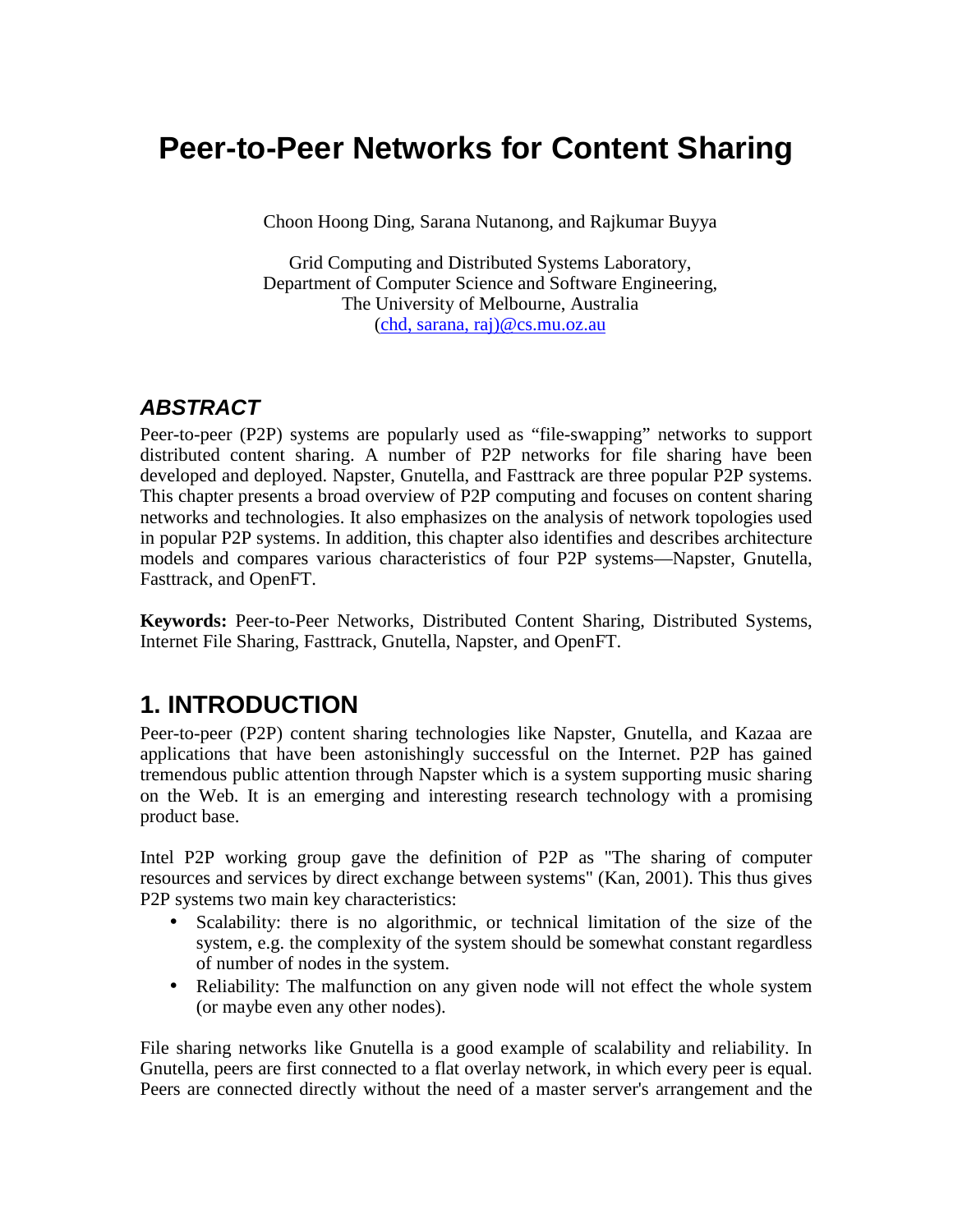malfunction of any node does not cause any other nodes in the system to malfunction as well.

P2P can be categorized into two groups classified by the type of model: pure P2P, and hybrid P2P. Pure P2P model, such as Gnutella and Freenet, does not have a central server. Hybrid P2P models, such as Napster, Groove and Magi, employs a central server to obtain meta-information such as the identity of the peer on which the information is stored or to verify security credentials. In a hybrid model, peers always contact a central server before they directly contact other peers.

## **2. P2P Networks Topologies**

According to (Peter, 2002), all P2P topologies, no matter how different they may be, will have one common feature. All file transfers made between peers are always done directly through a data connection that is made between the peer sharing the file and the peer requesting for it. The control process prior to the file transfer, however, can be implemented in many other ways. As stated by (Minar, 2001), P2P file sharing networks can be classified into four basic categories: the centralized, decentralized, hierarchical and ring systems. Although these topologies can exist on their own, it is usually the practice for distributed systems to have a more complex topology by combining several basic systems to create, what is known now as hybrid systems. We will give a brief introduction to the four basic systems and later delve deeper into the topic of hybrid systems.

## **2.1 Centralized Topology**

The concept of a centralized topology shown in Figure 1 is very much based on the traditional client/server model. A centralized server must exist which is used to manage the files and user databases of multiple peers that log onto it (Peter, 2002). The client contacts the server to inform it of its current IP address and names of all the files that it is willing to share. This is done every time the application is launched. The information collected from the peers will then be used by the server to create a centralized database dynamically, that maps file names to sets of IP addresses.



Figure 1: An illustration of the centralized topology.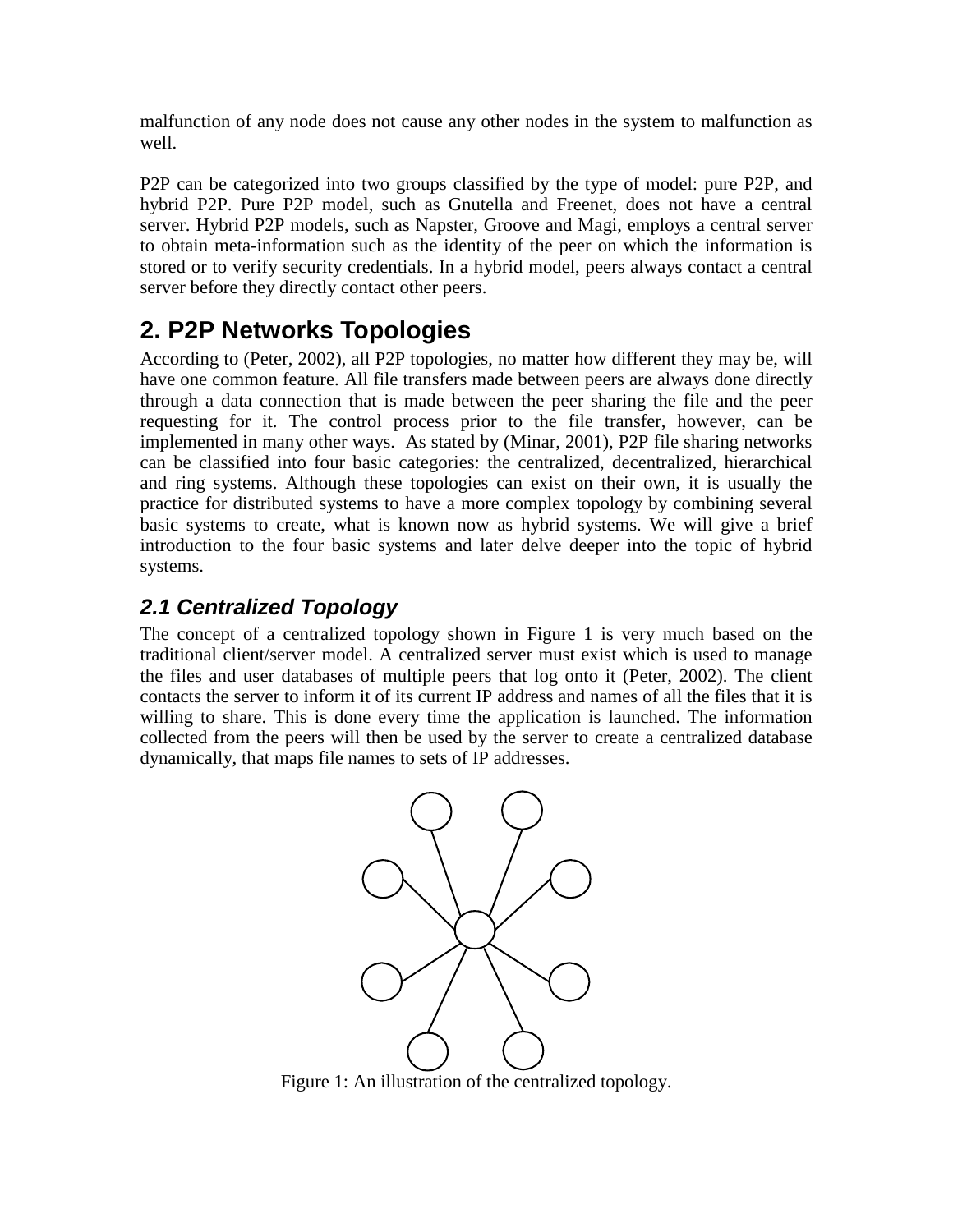All search queries will be sent to the server, who will perform a search through its locally maintained database. If there is a match, a direct link to the peer sharing the file is established and the transfer executed (Kurose, 2003). It should be noted here that under no circumstances, will the file ever be placed on the server. Examples of applications that make use of such a network would be seti@home, folding@home, and Napster (which will be discussed in greater detail in the Napster section).

## **2.2 Ring Topology**

It should be relatively clear that the drawback of a centralized topology is that the central server can become a bottle neck (when load becomes heavy) and a single point of failure. These are some of the main contributing factors led to emergence of the ring topology shown in Figure 2. It is made up of a cluster of machines that are arranged in the form of a ring to act as a distributed server (Minar, 2001). This cluster of machines will work together to provide better load balancing and higher availability. This topology is generally used when all the machines are relatively nearby on the network, which means that it is most likely owned by a single organization; where anonymity is not an issue. Figure 2 shows a simple illustration of a ring topology.



Figure 2: An illustration of the ring topology.

## **2.3 Hierarchical Topology**

Hierarchical systems have been in existence since the beginning of human civilization. Everything from a simple family to businesses and to the Government basically functions in a hierarchical manner. Today, many of the Internet applications function in a hierarchical environment. The best example of a hierarchical system on the Internet would be the Domain Name Service (DNS) (Minar, 2001). Authority flows from the root name servers to the servers of the registered name and so on. This topology is very suitable for systems that require a form of governance that involves delegation of rights or authority. Another good example of a system that makes use of the hierarchical topology would be the Certification Authorities (CAs) that certify the validity of an entity on the Internet. The root CA can actually delegate some of its authoritative rights to companies that subscribe to it, so that those companies can, in turn grant certificates to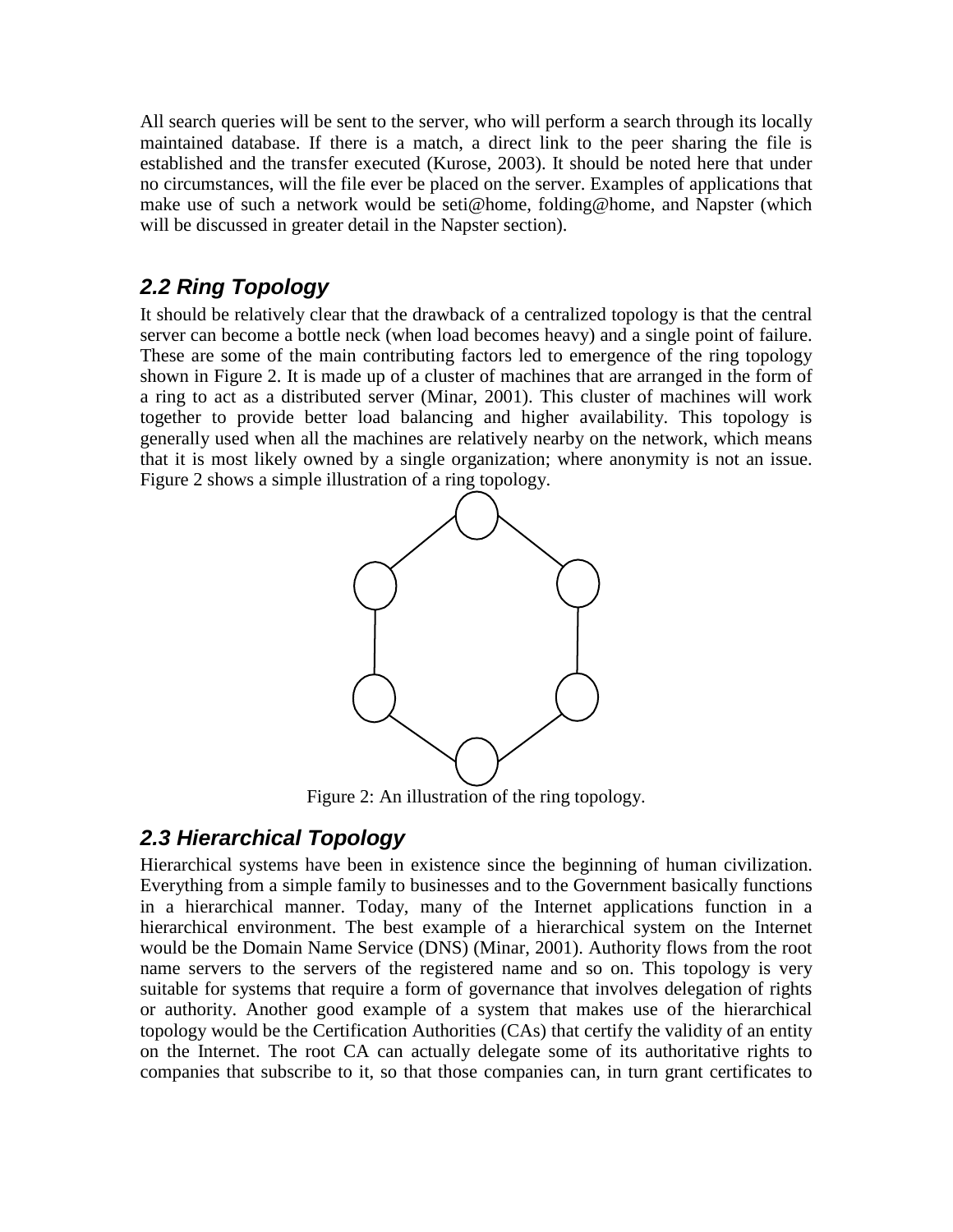those that reside underneath it. Figure 3 provides a brief illustration of how a hierarchical system looks like.



#### **2.4 Decentralized Topology**

In a pure P2P architecture, no centralized servers exist. All peers are equal, hence creating a flat, unstructured network topology (Peter, 2002). Please refer to Figure 4 for illustration. In order to join the network, a peer must first, contact a bootstrapping node (node that is always online), which gives the joining peer the IP address of one or more existing peers, officially making it part of the ever dynamic network. Each peer, however, will only have information about its neighbors, which are peers that have a direct edge to it in the network.



Figure 4: An illustration of the decentralized topology.

Since there are no servers to manage searches, queries for files are flooded through the network (Kurose, 2003). The act of query flooding is not exactly the best solution as it entails a large overhead traffic in the network.

An example of an application that uses this model is Gnutella. Details of how it searches and shares files in a pure P2P network will be discussed in the Gnutella section.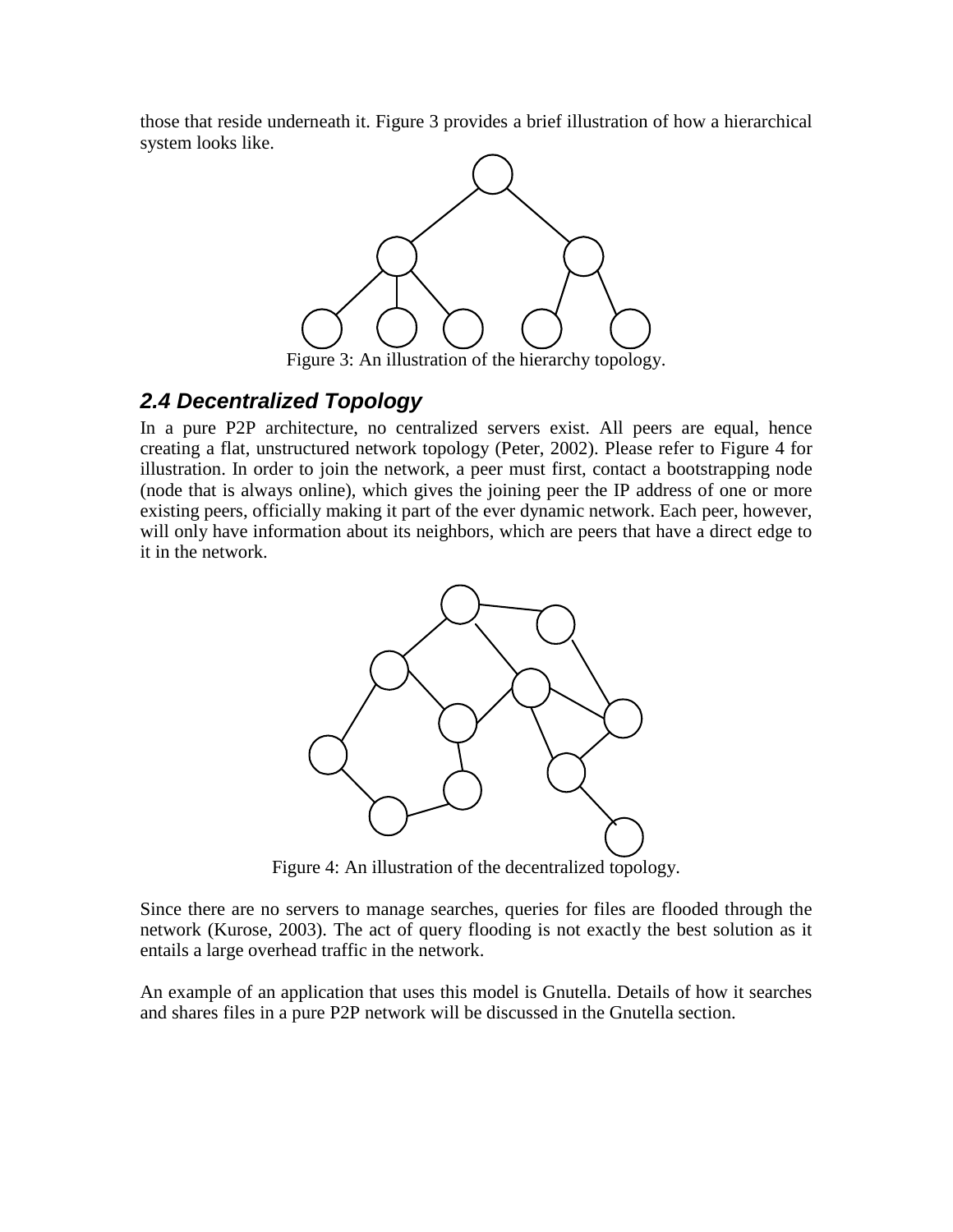## **2.5 Hybrid Topology**

Having discussed the basic topologies of P2P networks, we now come to the more complex real world systems that generally combine several basic topologies into one system. This is known as the Hybrid architecture (Yang, 2002). We will discuss several of such examples in this section just to give a brief idea of this sort of architecture. In such a system, nodes will usually play more than one role.

### **2.5.1 Centralized and Ring Topology**

This hybrid topology is a very common sight in the world of web hosting (Minar, 2001). As mentioned previously in the ring topology section, heavy loaded web servers usually have a ring of servers that specializes in load balancing and failover. So, the servers themselves maintain a ring topology. The clients however are connected to the ring of servers through a centralized topology (i.e. client/server system) as shown in Figure 5. Therefore, the entire system is actually a hybrid; mixture between the sturdiness of a ring topology with the simplicity of a centralized system.



Figure 5: An illustration of the centralized and ring topology.

#### **2.5.2 Centralized and Centralized Topology**

It is often the case where the server of a network is itself a client of a bigger network (Minar, 2001). This sort of hybrid topology shown in Figure 6 is a very common practice in organizations that provide web services. A simple example that will help illustrate this point would be, when a web browser contacts a centralized web server. The web server may process and format the results so that they can be presented in HTML format and in the process of doing that, these servers might themselves contact other servers (e.g. Database server) in order to obtain the necessary information (Minar, 2002).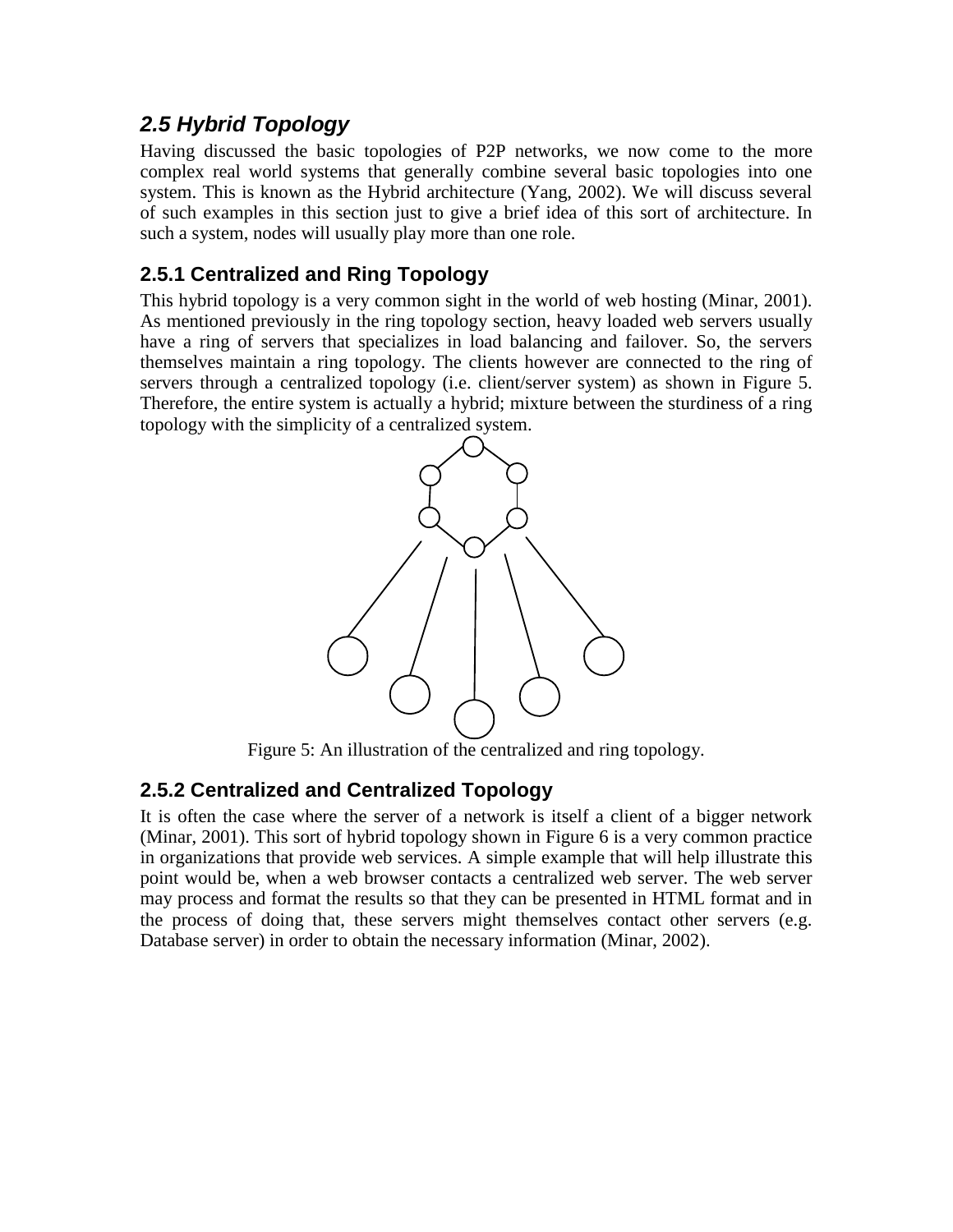

Figure 6: An illustration of the centralized and centralized topology.

#### **2.5.3 Centralized and Decentralized Topology**

In this topology, peers that function as group leaders are introduced (Kurose, 2003). They have been known by many names. Some call them Group Leader Nodes, Super Nodes or even Ultra Nodes. To keep things simple and consistent with the following sections about Fasttrack (Sharma 2002), we will refer to them as Super Nodes hence forth.

These Super Nodes will perform the task of a centralized server as in the centralized topology, but only for a subset of peers. The Super Nodes themselves are tied together in a decentralized manner. Therefore, this hybrid topology actually introduces two different tiers of control. The first is where ordinary peers connect to the Super Nodes in a centralized topology fashion. The second is where the Super Nodes connect to each other in a decentralized topology fashion as shown in Figure 7).

As with the centralized topology, the Super Nodes maintains a database that maps file names to IP addresses of all peers that are assigned to it (Yang, 2002). It should be noted here that the Super Node's database only keeps track of the peers within its own group. This greatly reduces the scope of peers that it needs to serve. So, any ordinary peer with a high speed connection will qualify to be a Super Node. The best example of a P2P application that utilizes such a topology would be Kazaa/FastTrack. Another good example of such a topology would be the common Internet email. Mail clients have a decentralized relationship to specific mail servers. Like the Super Nodes, these mail servers share emails in a decentralized fashion among themselves.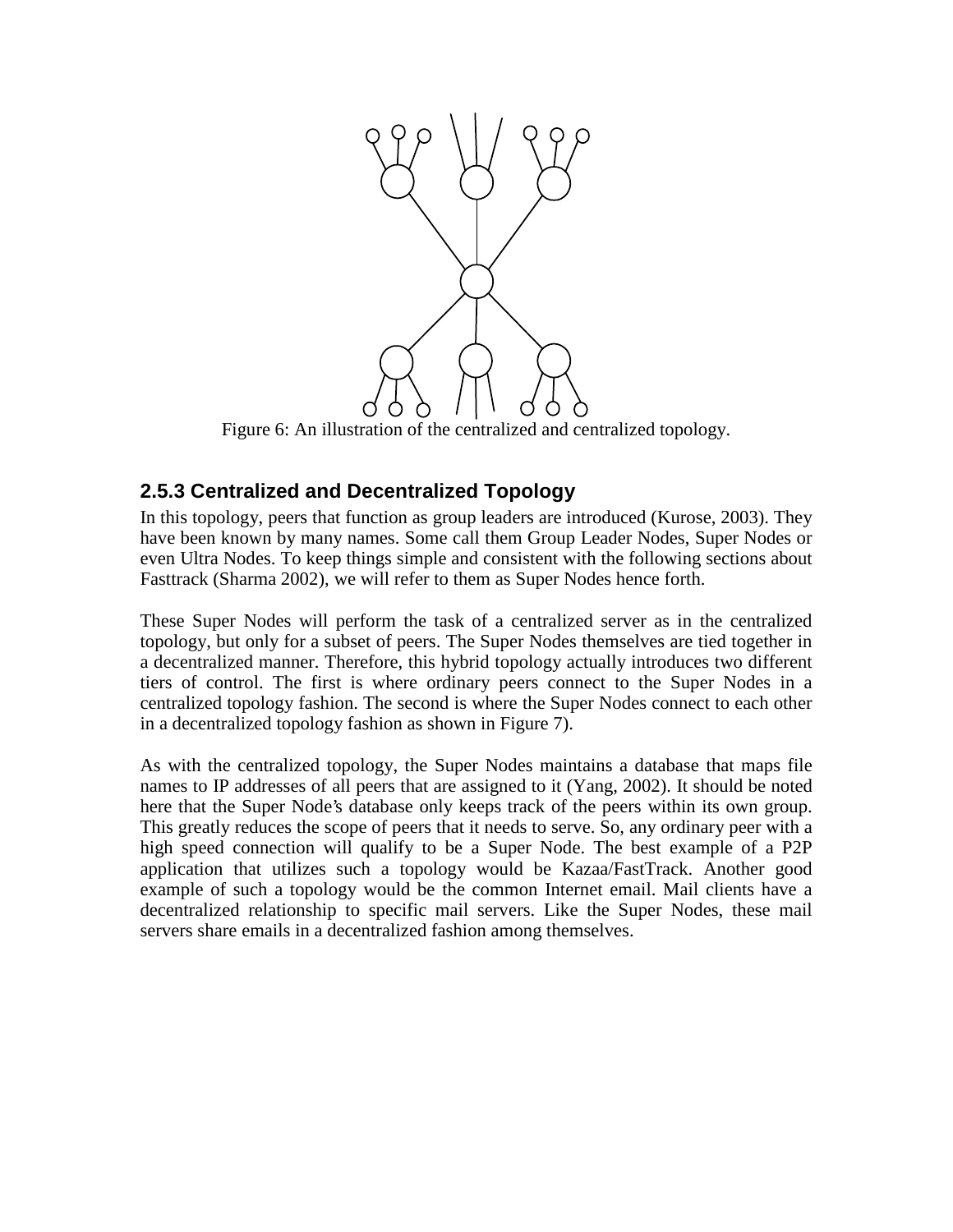

Figure 7: An illustration of the centralized and decentralized topology.

#### **2.5.4 Other Potential Topologies**

Please take note that the hybrid topologies mentioned so far are just the common ones. As can be seen, there can be a great deal of different combinations of hybrid topologies that can be achieved from the basic topologies. However, if one were to make too many combinations the resulting topology may become too complex hence making it difficult to manage.

## **3. Napster**

Napster is a file-sharing P2P application that allows people to search for and share MP3 music files through the vast Internet. It was single handedly written by a teenager named Shawn Fanning (Tyson, 2000 and Shirky, 2001). Not only did he develop the application, but he also pioneered the design of a protocol that would allow peer computers to communicate directly with each other. This paved a way for more efficient and complex P2P protocols by other organizations and groups.

## **3.1 The Napster Architecture**

The architecture of Napster, shown in Figure 8, is based on the centralized model of P2P file-sharing (Hebrank, 2000). It has a Server-Client structure where there is a central server system which directs traffic between individual registered users. The central servers maintain directories of the shared files stored on the respective PCs of registered users of the network. These directories are updated every time a user logs on or off the Napster server network. Clients connect automatically to an internally designated "metaserver" that acts as common connection arbiter. This metaserver assigns at random an available, lightly loaded server from one of the clusters. Servers appeared to be clustered about five to a geographical site and Internet feed, and able to handle up to 15,000 users each. The client then registers with the assigned server, providing identity and shared file information for the server's local database. In turn, the client receives information about connected users and available files from the server. Although formally organized around a user directory design, the Napster implementation is very data centric.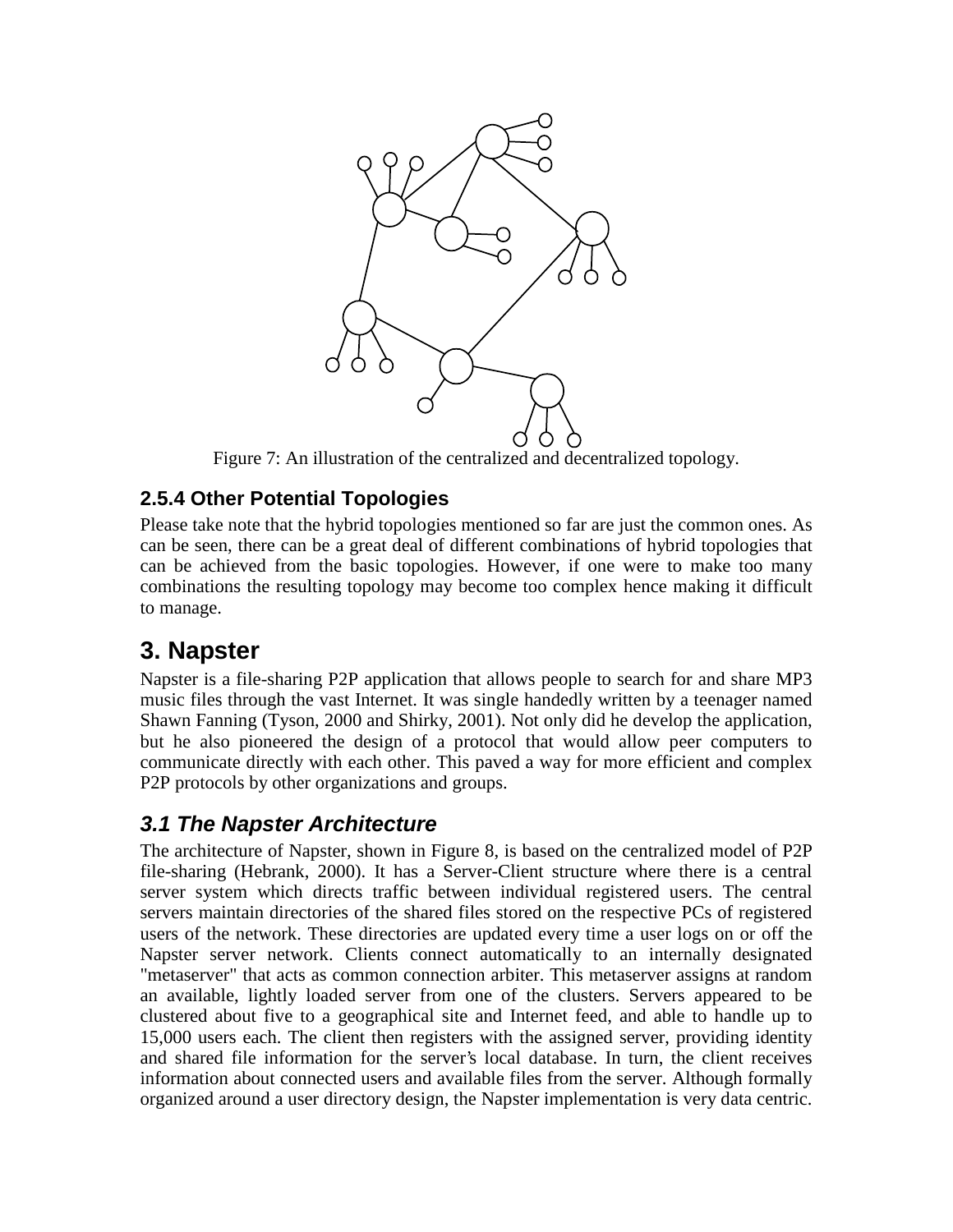The primary directory of users connected to a particular server is only used indirectly, to create file lists of content reported as shared by each node (Barkai, 2001).



Figure 8: An illustration of the Napster architecture.

Users are almost always anonymous to each other; the user directory is never queried directly. The only interest is to search for content and determine a node from which to download. The directory therefore merely serves as a background translation service, from the host identity associated with particular content, to the currently registered IP address needed for a download connection to this client. Each time a user of a centralized P2P file sharing system submits a request or search for a particular file, the central server creates a list of files matching the search request, by cross-checking the request with the server's database of files belonging to users who are currently connected to the network. The central server then displays that list to the requesting user. The requesting user can then select the desired file from the list and open a direct HTTP link with the individual computer which currently posses that file. The download of the actual file takes place directly, from one network user to the other, without the intervention of the central server. The actual MP3 file is never stored on the central server or on any intermediate point on the network.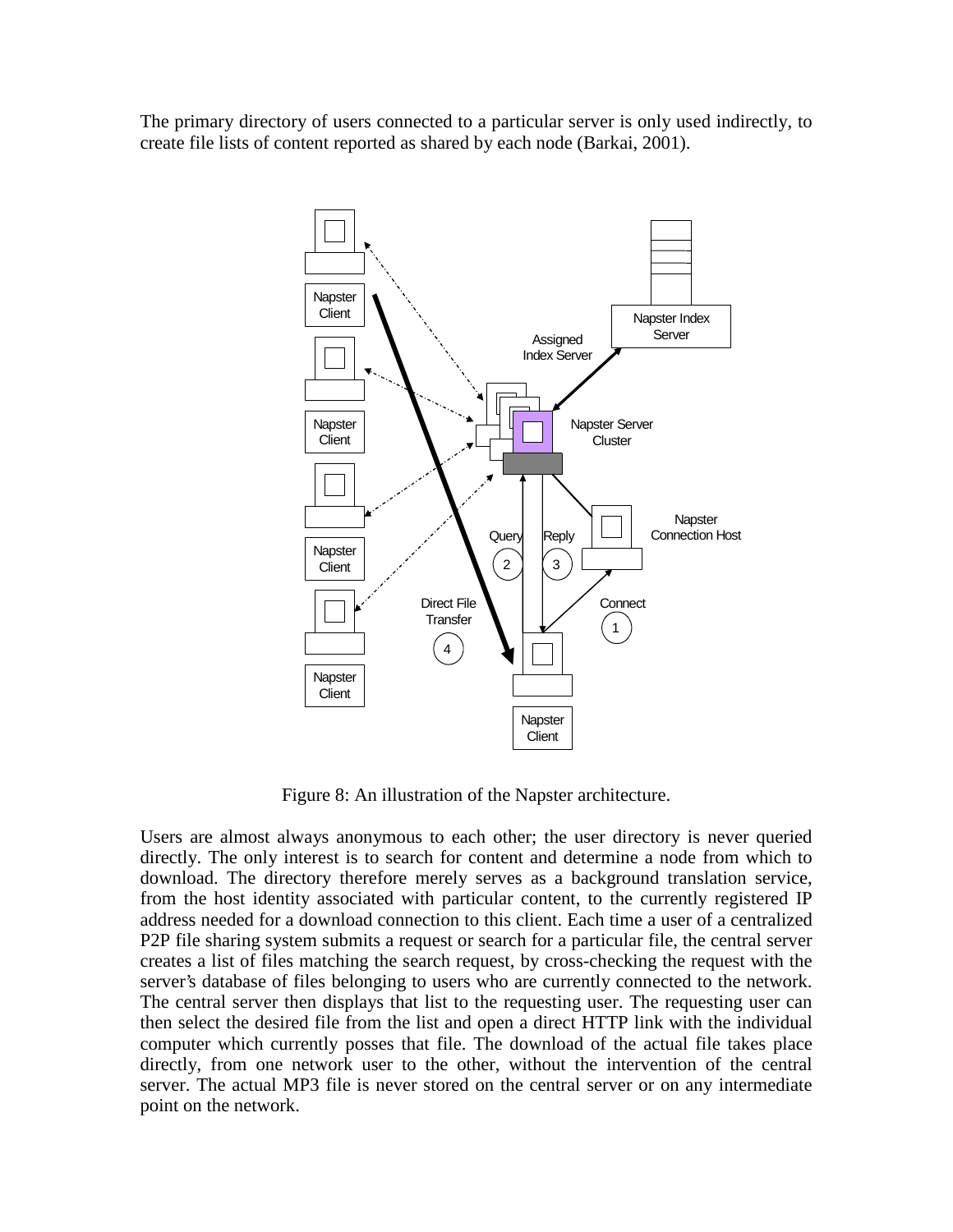## **3.2 The Napster Protocol**

Due to the fact that Napster is not an open source application, it was only possible to build up a similar application to reveal the Napster protocol through reverse-engineering (Turcan, 2002). In other words, no one will ever be totally sure how the Napster protocol specification is like, except for the creator of Napster himself. Project OpenNap has made it possible to run a Napster server on many platforms without using the original Napster application and the index server. The following are the protocol specification for Napster with reference to (Turcan, 2002).

Napster works with a central server which maintains an index of all the MP3 files of the peers. To get a file you have to send a query to this server which sends you the port and IP address of a client sharing the requested file. With the Napster application it is now possible to establish a direct connection with the host and to download a file.

The Napster protocol also uses a whole lot of different types of messages. Every state of the hosts, acting like clients towards the server, is related to the central Napster server. Thus the Napster protocol makes anonymity impossible. At first, one may think that this is a drawback, but this complex protocol actually makes a lot of services possible. Some examples are:

- Creating Hotlists: notifying when users of your own hotlist sign on or off the server
- List of ignored User
- Instant Messaging: sending public or private messages to other users; creating and joining channels of shared interests

#### **3.2.1 Napster Message Data Structures**

The format of each message that flow to/from the Napster central server is shown below:

| <length></length>  | <function></function> | <payload></payload> |  |
|--------------------|-----------------------|---------------------|--|
| $(2 \text{Bytes})$ | $(2$ Bytes)           | (n Bytes)           |  |

Where:

- Length specifies the length of the payload.
- Function defines the message type of the packet (see next paragraph)
- Payload this portion of the message is a plain ASCII string

Every block of header and payload is separated by "blanks" which make the synchronization of the incoming messages possible. Most of blocks have no fixed length. The blanks make separation of data blocks in incoming bit streams possible.

#### **3.2.2 Initialisation**

A registered Napster host, acting like a client, sends to the server a LOGIN message with the following format:

| <nick></nick> | <password></password> | <port></port> | <client_info></client_info> | <link_type></link_type> |
|---------------|-----------------------|---------------|-----------------------------|-------------------------|
|---------------|-----------------------|---------------|-----------------------------|-------------------------|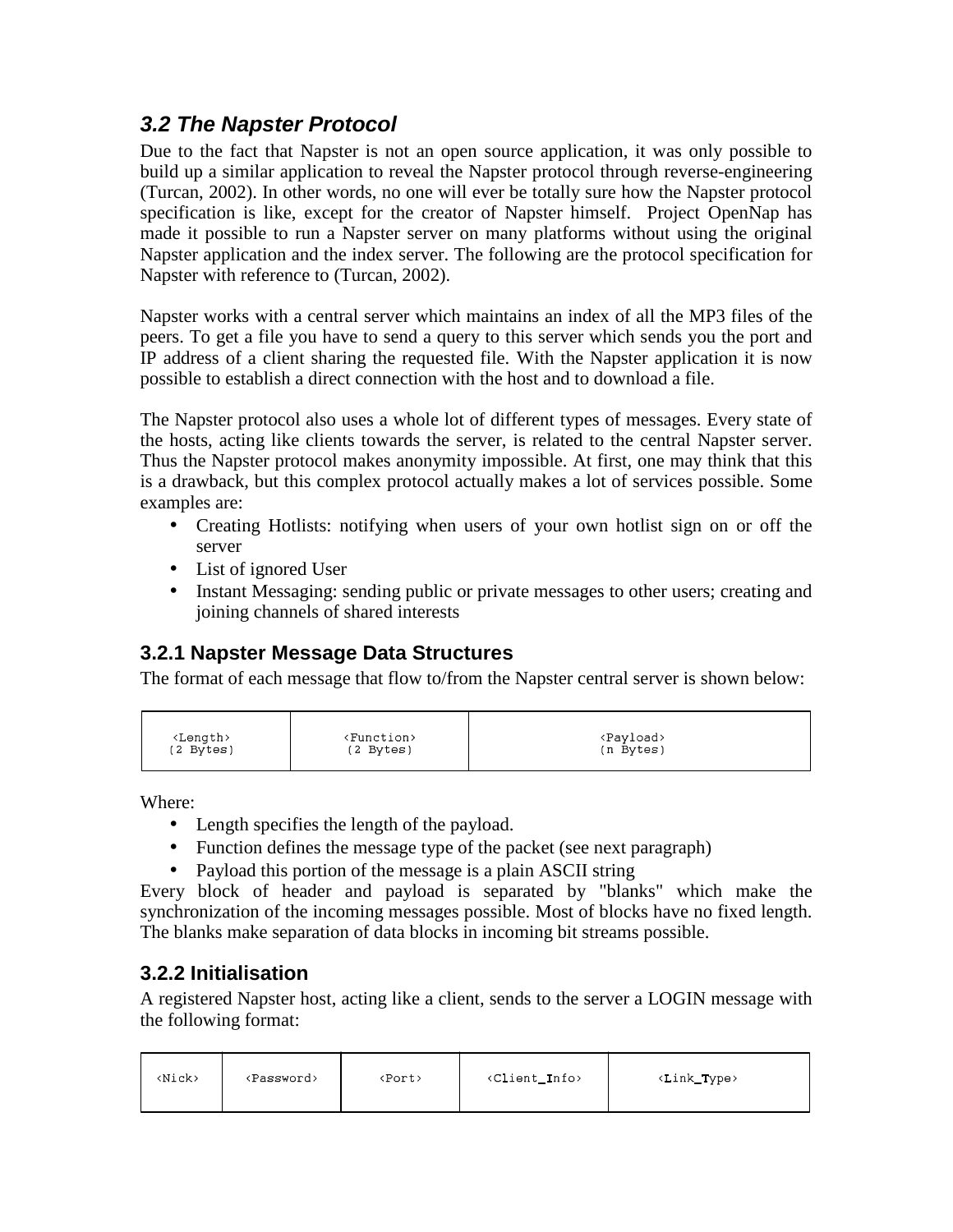Where:

- Nick & Password identifies the user
- Port is the port which the client is listening on for data transfer.
- Client\_Info is a string containing the client version info.
- Link Type is an integer indicating the client's bandwidth.

The details of what the integers in Link\_Type represent are given in Table 1:

|                | Table 1. Integer representations for Emix_1 ypc |                |                     |  |  |  |  |
|----------------|-------------------------------------------------|----------------|---------------------|--|--|--|--|
| Representation | Bandwidth                                       | Representation | Bandwidth           |  |  |  |  |
|                | unknown                                         |                | $14.4 \text{ kbps}$ |  |  |  |  |
|                | $28.8$ kbps                                     |                | $33.6$ kbps         |  |  |  |  |
|                | 56.7 kbps                                       |                | 64k ISDN            |  |  |  |  |
|                | 128k ISDN                                       |                | Cable               |  |  |  |  |
|                | DSL                                             |                | T1                  |  |  |  |  |
|                | T <sub>3</sub> or greater                       |                |                     |  |  |  |  |

Table 1: Integer representations for Link\_Type

The host's IP address need not be added to the message. However, the server can extract it automatically from the TCP packet in which the message is packed for the transmission.

An unregistered host sends a New User Login which is similar to the format of Login, with the addition of the email address on the end. The server sends a Login Acknowledgement to the client after a successful login. If the nick is registered, the email address given at registration time is returned, else, a dummy value will be returned.

#### **3.2.3 Client Notification of Shared File**

With the Client Notification of Shared File message the client sends successively all the files it wants to share. It uses the following message notification format:

| <filename></filename> | <md5></md5> | <size></size> | <bitrate></bitrate> | <frequency></frequency> | <time></time> |
|-----------------------|-------------|---------------|---------------------|-------------------------|---------------|
|-----------------------|-------------|---------------|---------------------|-------------------------|---------------|

Where:

- Filename is the name of the file to be shared.
- MD5 (Message Digest 5) is the hash value of the shared file. The MD5 algorithm produces a 128-bit "fingerprint" of any file. It is nearly computationally infeasible to produce two messages having the same hash value. The MD5 algorithm is intended to provide any user the possibility to secure the origin of his shared file, even if the file is laying on drives of other Napster users.
- Size is the file size in bytes
- Bit-rate is the bit rate of the MP3 in kbps (kilobits per second)
- Frequency is the sample rate of the mp3 in Hz (Hertz)
- Time is the duration of the music file in seconds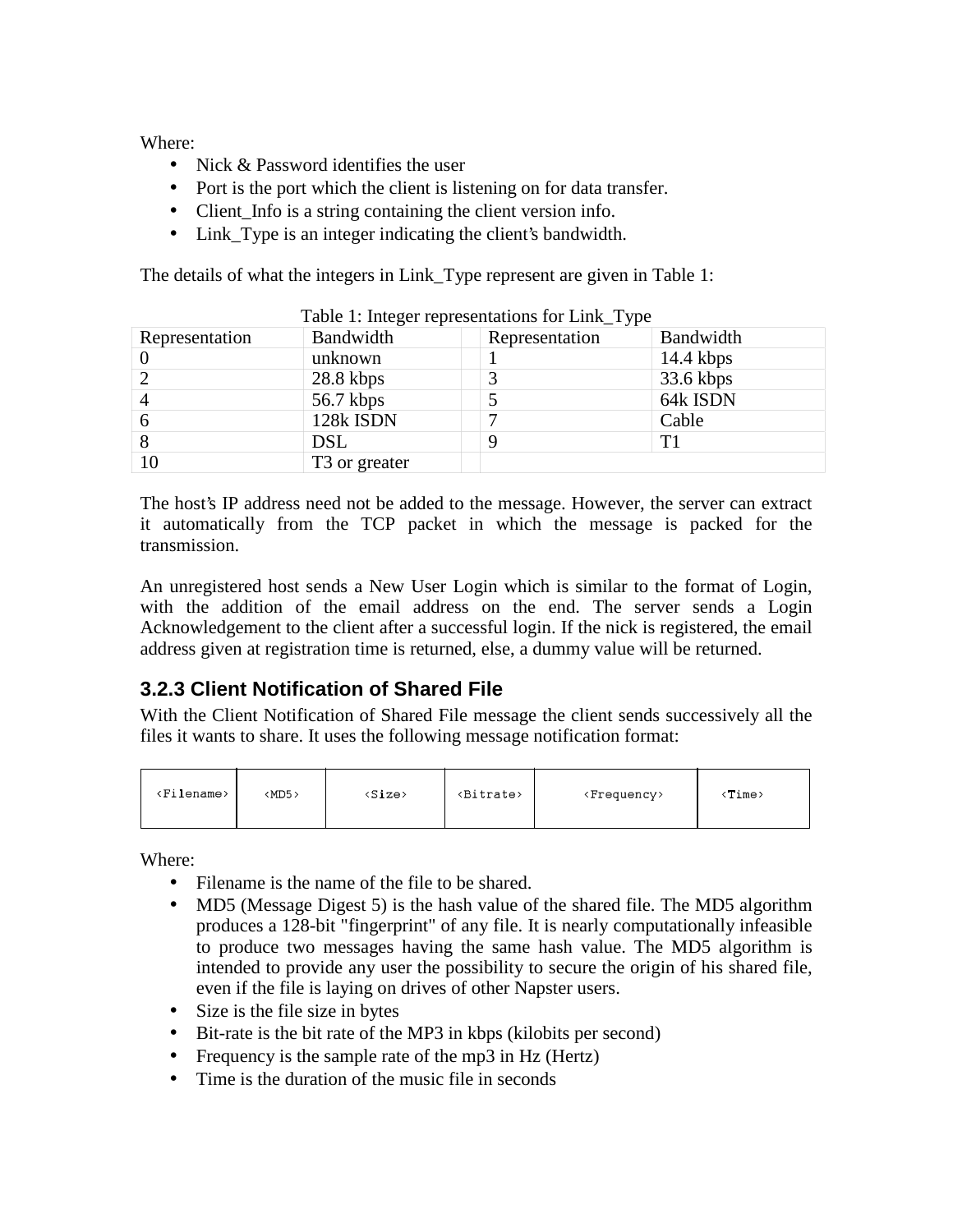### **3.2.4 File Request**

The downloading client will first issue either a Search or Browse. The first search message has the following format:

Where:

- Artist Name is the name of the artist of the MP3 song.
- Title is the title of the MP3 song.
- Bit-rate is the range of bit-rates to be used.
- Max Results is the maximum number of results.
- Link-Type is the range of link-types.
- Frequency Range is the range of sample frequencies in Hz.

The artist name and the song title are checked from the file name only. Napster does not make use of the ID3 in MP3 files in its search criteria. The payload of the Browse message does only contains the <nick> of the host. It requests a list of the host's shared files.

#### **3.2.5 Response and Browse Response**

The server answers respectively with a Search Response or a Browse Response with the formats given below:

Where:

- Filename is the name of the file that is found.
- MD5 is the hash value of the requested file
- Size is the file size in bytes
- Bit-rate is the bit rate of the MP3 in kbps
- Frequency is the sample rate of the MP3 in Hz
- Time specifies the length of the file
- Nick is to identify the user who shares the file
- IP is a 4 Byte integer representing the IP address of the user with the file.
- Link-Type refers to the Login Message.

#### **3.2.6 Download Request**

In order to request a download, a DOWNLOAD REQUEST message is sent to the server. This message will have the following payload format: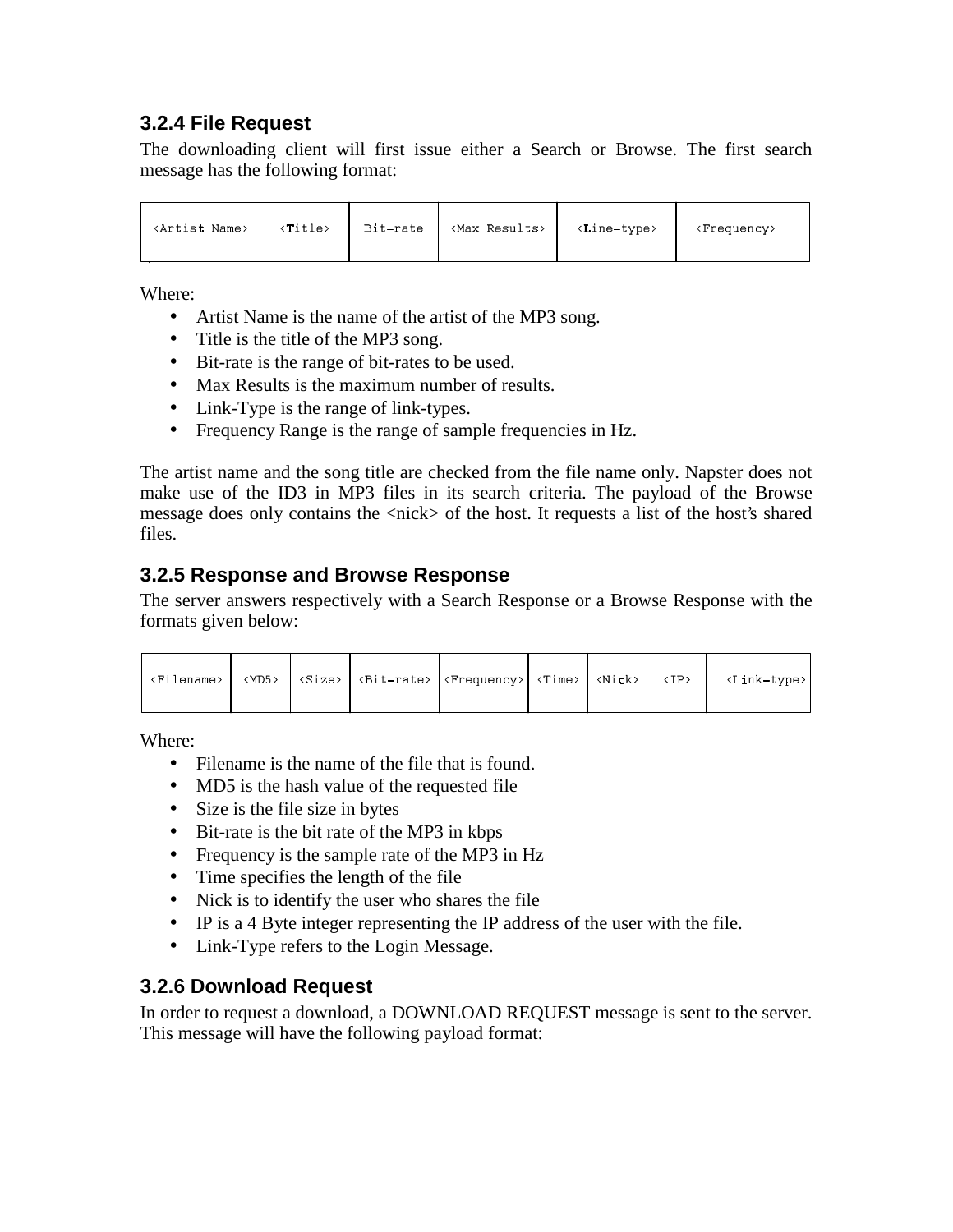| <nick></nick> | <filename></filename> |
|---------------|-----------------------|
|               |                       |

Where:

- Nick is to identify the user who shares the file.
- Filename is the name of the file to be downloaded.

### **3.2.7 Download ACK**

The server will answer with a DOWNLOAD ACK containing more information about the file (Line speed, Port Number, etc). This message has the following payload format:

| <nick></nick> | IP | <port></port> | <filename></filename> | <md5></md5> | <link-type></link-type> |
|---------------|----|---------------|-----------------------|-------------|-------------------------|
|---------------|----|---------------|-----------------------|-------------|-------------------------|

Where:

- Nick is to identify the user who shares the file.
- IP is a 4 Byte integer representing the IP address of the user with the file.
- Port is the port which the client is listening on for data transfer.
- Filename is the name of the file to be downloaded.
- MD5 is the hash value of the requested file.
- Link-Type is the range of link-types.

#### **3.2.8 Alternate Download Request**

It is like the normal "Download Request". The only difference is that this request is used only when the person sharing the file can only make outgoing TCP connection because of the firewall that is blocking the incoming messages. The ALTERNATE DOWNLOAD REQUEST message should be used to request files from users who have specified their data port as '0'in their login message.

## **3.2.9 Alternate Download Ack**

ALTERNATE DOWNLOAD ACK message is sent to the uploader when its data port is set to 0 to indicate they are behind a firewall and need to push all data. The uploader is responsible for connecting to the downloader to transfer the file.

#### **3.2.10 File Transfer**

From this point onwards, the hosts don't send messages to the central server anymore. The host requesting the file makes a TCP connection to the data port specified in the 0xCC message from the server. To request for the file that the client wish to download, it sends the following HTTP - messages: a string "GET" in a single packet and a message with the format: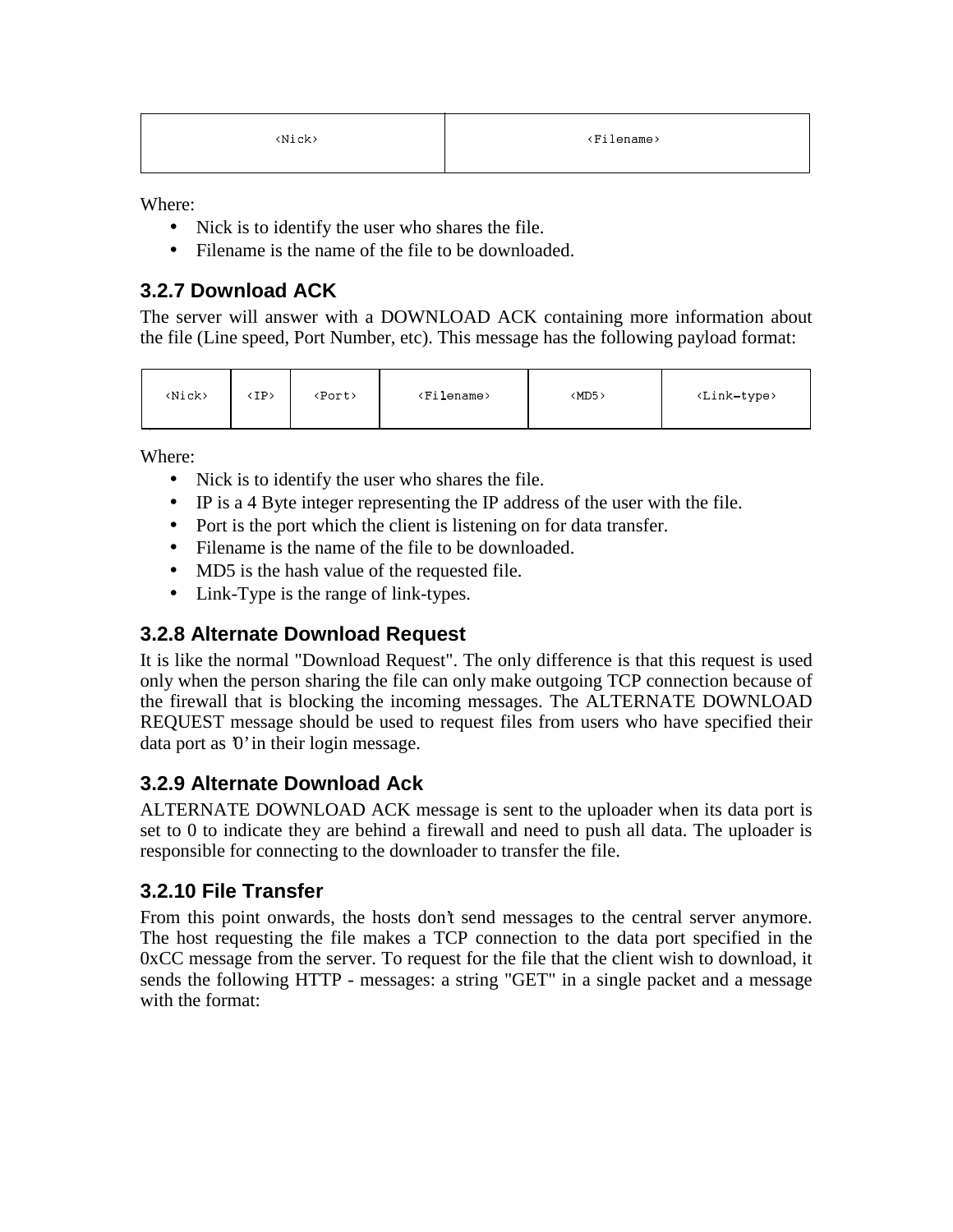| <nick></nick> | <filename></filename> | <offset></offset> |
|---------------|-----------------------|-------------------|
|               |                       |                   |

Where:

- Nick is the client's nick.
- Filename is the name of the file to be downloaded.
- Offset is the byte offset in the file to begin the transfer at. It is needed to resume prior transfer.

The remote host will then return the file size and, immediately following, the data stream. The direct file transfer between Napster's hosts uses a P2P architecture. Once the data transfer is initiated, the downloader should notify the server that they are downloading a file by sending the DOWNLOADING FILE message. Once the transfer is completed, the client sends a DOWNLOAD COMPLETE message.

#### **3.2.11 Firewalled Downloading**

Napster also has a method to allow clients behind firewalls to share their contents. As described above, when the file needs to be pushed from a client behind a firewall, the downloader sends a message ALTERNATE DOWNLOAD REQUEST message to the server. This causes an ALTERNATE DOWNLOAD ACK to be sent to the uploader, which is similar to the DOWNLOAD REQUEST message for a normal download.

Once the uploader receives the message from the server, it should make a TCP connection to the downloader's data port (given in the message). Upon connection, the downloader's client will send one byte, which is the ASCII character `1`. The uploader should then send the string "SEND" in a single packet, and then the message (format was shown before).

Upon receipt, the downloading client will either send the byte offset at which the transfer should start, or an error message such as "INVALID REQUEST". The byte offset should be sent as a single packet in plain ASCII digits. A 0 byte offset indicates the transfer should begin at the start of the file.

#### **3.3 Implementation**

The Napster protocol was a closed one, meaning no one knows for sure how file searching and transfer is done. So, when Napster was first introduced, there was only one client implementation, which was called the Napster, for obvious reasons.

Napster exclusively focuses on MP3-encoded music files. Although no other file types were supported, an intriguing subculture of client clones and tools soon arose, reverseengineered from the Napster's closed-source clients.

The intent behind the development was to have greater user control. For instance, a form of MP3 spoofing implemented by tools such as Wrapster could enclose an arbitrary file with a kind of wrapper that made it look like an MP3 file to the Napster servers. It would then appear in the server databases and be searchable by other clients wishing to download files other than music. An obstacle to this effort was that the artist-title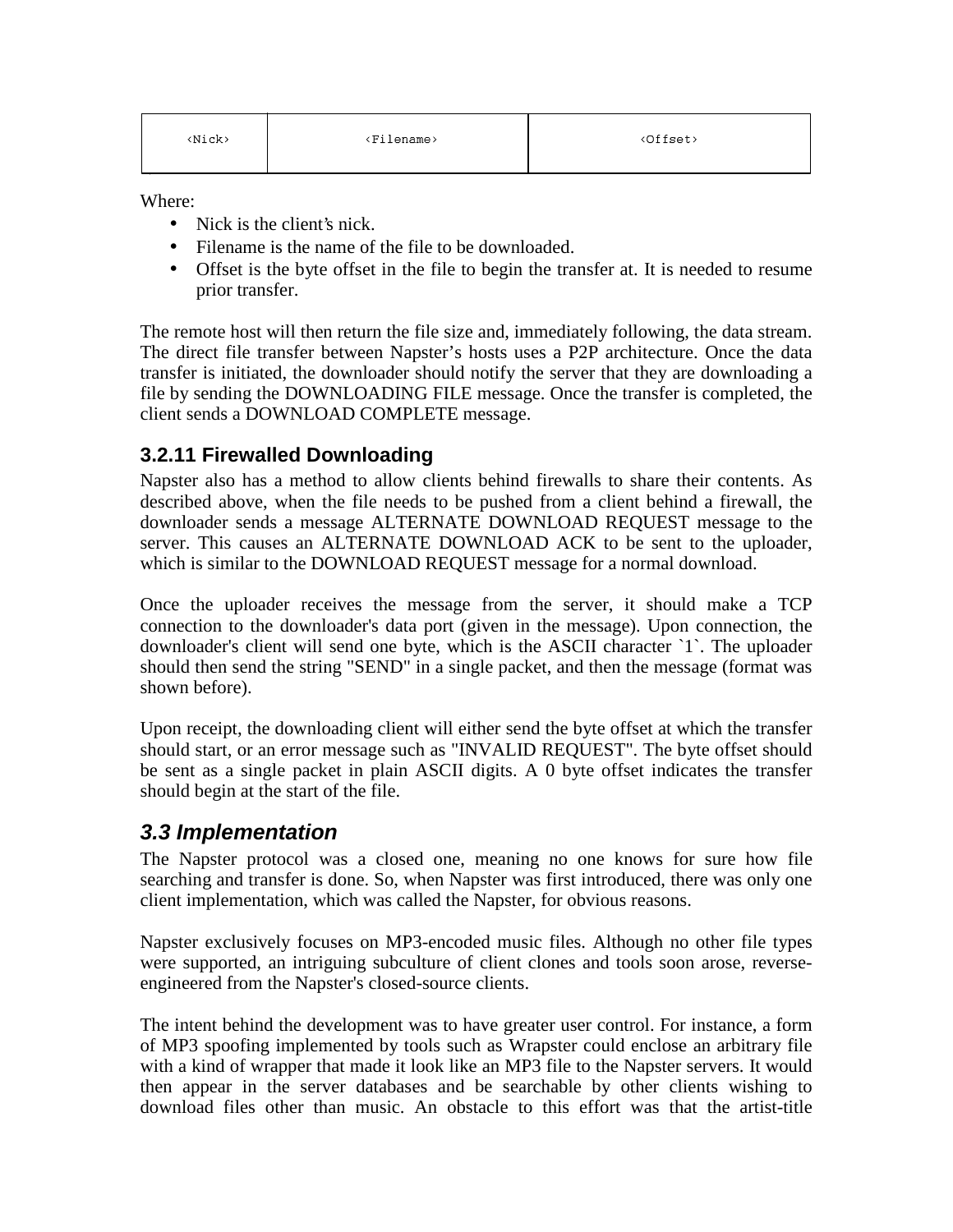description field allowed little information about the non-music file. This, the low ratio of non-music to music files, and the normal random distribution of connecting nodes conspired to make Napster's scope-limited searches highly unlikely to find special content. Tools such as Napigator were developed to allow users to connect to specific servers, bypassing metaserver arbitration. In this way, certain servers became known as Wrapster hangouts-primary sites for non-music content. Users looking for this kind of content were then more likely find it.

Non-music exchanges over Napster were never more than marginal, at least compared to alternative, content-agnostic systems such as Gnutella. Some alternative Napster servers such as OpenNap which started as "safe-havens" for Napster users when Napster began filtering content, did for a while begin to fill the gap, tying together former Napster clients, clones and variations with a new kind of server that extended the original Napster protocol to all file types. No matter how much the Napster model was reengineered, however, the fundamental requirement of a "Napster-compatible" central server remained a serious constraint for a network based on this technology or any of its clones. To transcend this limitation, other protocols and architecture models are needed-for example, serverless networks in the style of Gnutella.

## **4. Gnutella**

In the early of March 2000, Gnutella was created by Justin Frankel and Tom Pepper, who were both working under the Gnullsoft, which is one of AOL's subsidiaries. Gnutella's development was later halted by AOL shortly after it was published, but the short duration where Gnutella was made online was enough to allow curious programmers to download and later reverse-engineer Gnutella's communication protocol. As a result, a number of Gnutella clones with improvements were introduced. (e.g., LimeWire, BearShear, Gnucleus, XoloX, and Shareaza).

## **4.1 The Gnutella Architecture**

Instead of using a centralized index directory like Napster, Gnutella uses a flat network of peers called servents, to maintain the index directory of all of the content in the system.

In a Gnutella network, servents are connected to each other in a flat ad-hoc topology. A servent works both as a client and a server by itself. As a server, it responds to queries from another peer servent. As a client, it issues queries to other peer servents.

For a servent to join the Gnutella network, it must find the address of a servent that is already connected to the network. This can be done by using host caches, such as GnuCache, which caches Gnutella servents (hosts) that always connect to the Gnutella network. After an address is found, it then sends a request message GNUTELLA CONNECT to the already connected servent. The requested servent may either accept the request by sending a reply message GNUTELLA OK, or reject the request message by sending any other response back to the requesting servent. A rejection can happen due to different reasons such as, an exhaustion of connection slots, having different versions of the protocol, etc (Limewire). Once attached to the network, the servent periodically pings its neighbors to discover other servents. Typically, each servent should connect to more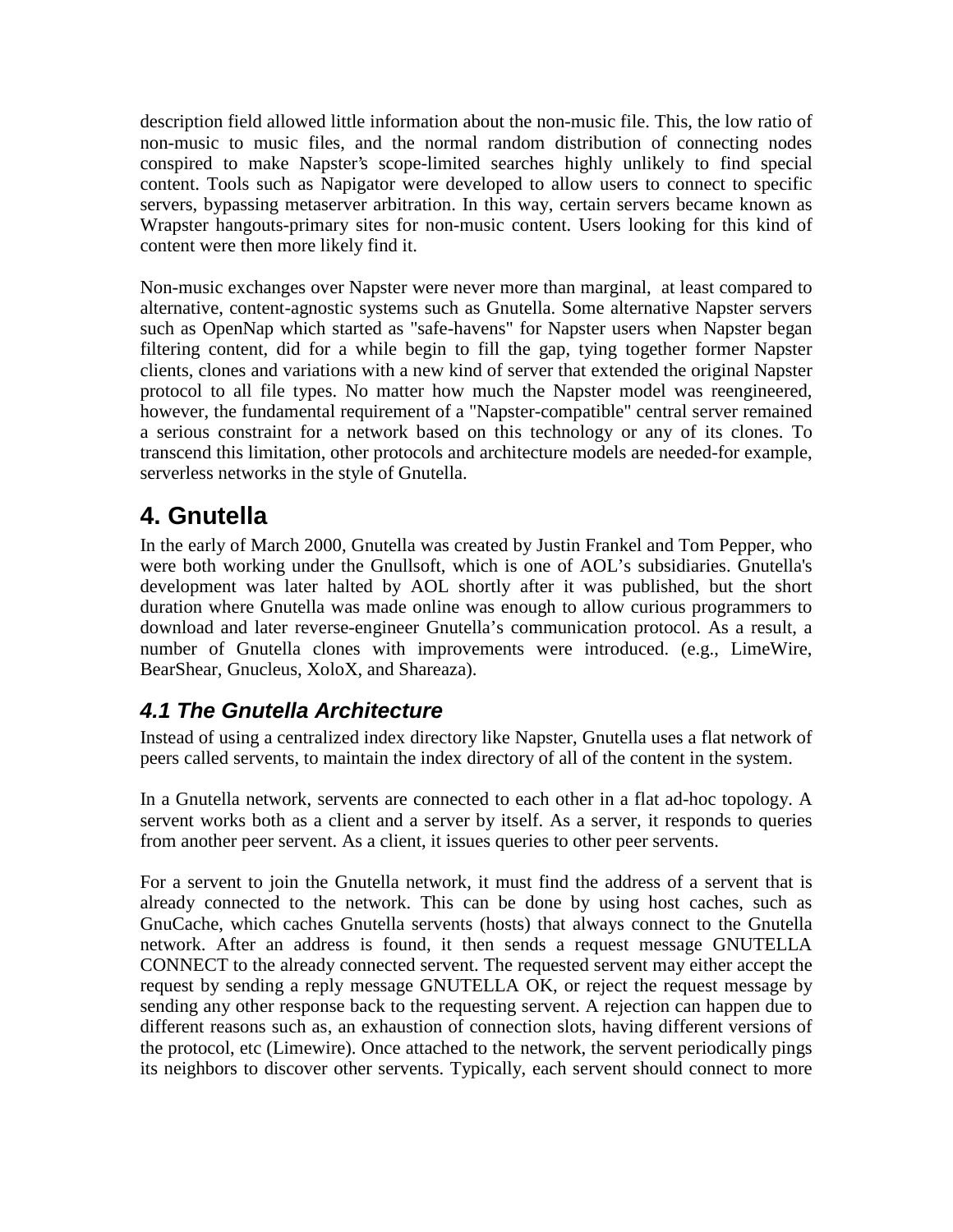than one servent since the Gnutella network is dynamic, which means any servents can go off-line or disconnect any time.

It is thus important to stay in contact with several servents at the same time to prevent from being disconnected from the network. Once a server receives the ping message, it sends back a pong message to the server that originated the ping message using the same path that the ping message came from. A pong message contains the details of the servent like port, IP address, the number of files shared, and the number of kilobytes shared. Gnutella does not use any directory servers, as each servent maintains their local index directory. To search for a file, a node sends a query to all its neighbors that are directly connected to it. Once a query is received by a neighbor, the query criterion is checked against the local index directory and the message is in turn propagated to all its neighbors and so on so forth.

If the check matches with the local data in any servent, the servent will send back a queryHit message to the servent that initiated the query along the same path that carried the query message. However, when the servent generating the queryHit message is behind a firewall, the requesting servent cannot create a connection to it. In this case, the push message will be sent by the requesting servent to the servent that generates the queryHit message and stays behind the firewall to initiate the connection instead. Note that file transfer is done using the HTTP protocol, and not using the Gnutella protocol.

Since Gnutella broadcasts its messages, in order to prevent flooding the network with messages, the TTL (Time-To-Live) field is included in the header of every Gnutella message. The TTL field will be decremented by one every time the message is passed through one servent. The servent decrementing the TTL and finding that its value equals to zero will drop that message. Each servent also needs to maintain a list of recently seen messages by storing the Descriptor ID and the Payload Descriptor of each incoming message to prevent forwarding the same message repeatedly. A detailed description of the Gnutella message and protocol will be explained in the next section. Figure 9 shows an example that illustrates the concept of the Gnutella protocol.



User A connects to the GnuCache to get the list of available servents already connected in the network

GnuCache sends back the list to the user A User A sends the request message GNUTELLA CONNECT to the user B User B replies with the GNUTELLA OK message granting user A to join the network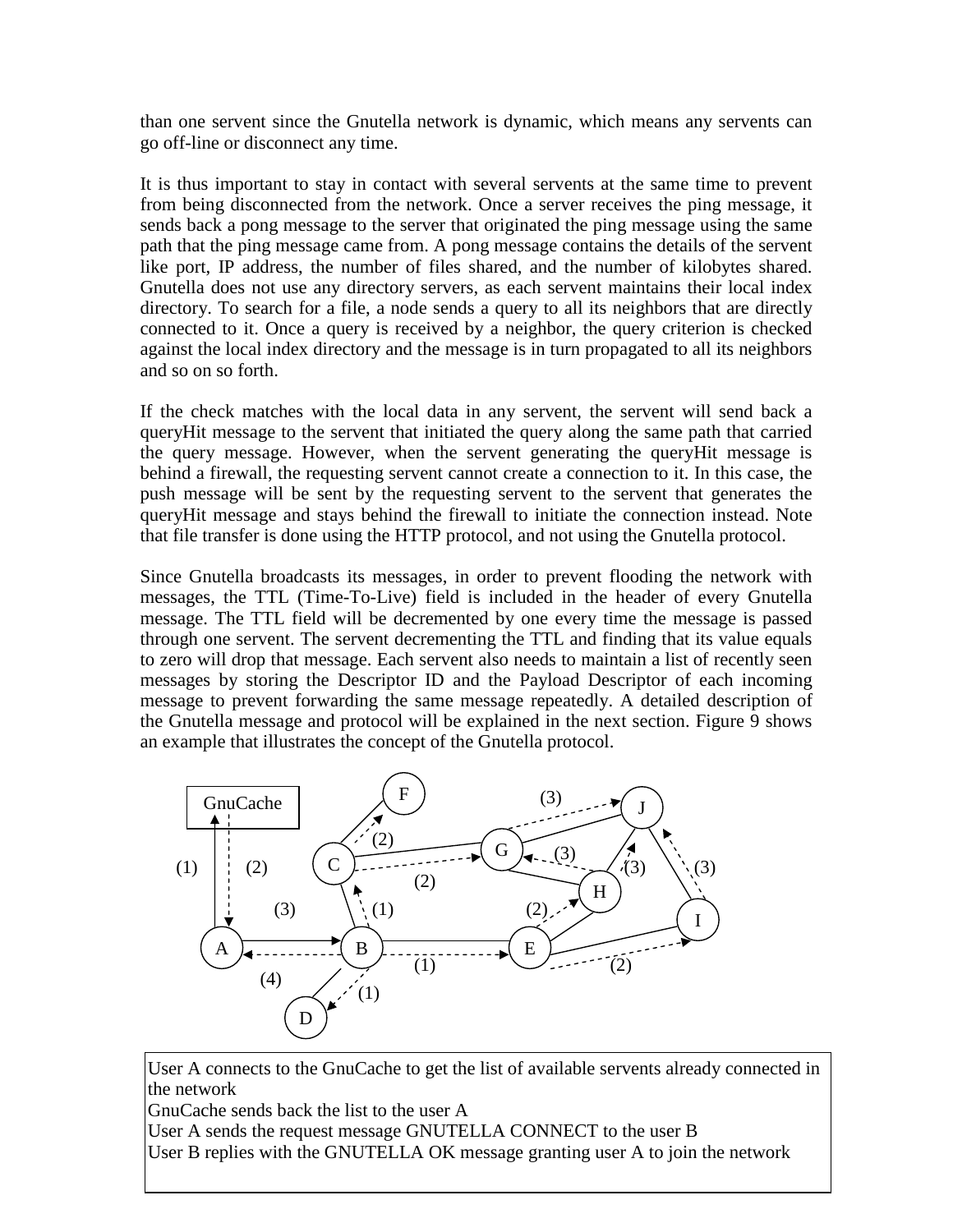Figure 9: Example of Gnutella protocol.

From the figure above, suppose that user A that is connected to the network wants to search for some files. He sends a query message to his neighbor, user B. User B first checks that the message is not an old one. It then checks for a match with its local data. If there is a match, he sends the queryHit message back to user A. User B then decrements TTL by 1 and forwards the query message to users C, D, and E. Users C, D, and E performs the same steps as user B and forwards the query message further to users F, G, H, and I who will again repeat the same process mentioned earlier. Suppose that user H is the first one to forward the query message over to user J. Any subsequent query messages forwarded by users G and I to user J will be discarded since checks against its local table shows that it has already received those messages. This holds for user G as well when user H forwards the query message to him. Suppose now that user J finds a match against his local data. He responds by sending a queryHit message back to user A, following the same path the query message was carried through which is from J, to H, to E, to B, and to A. Now, user A can initiate the file down load directly with user J using the HTTP protocol.

### **4.2 The Gnutella Protocol**

This section describes in detail the messages that are used in the Gnutella protocol with reference to (Kan, 2001). The message used to communicate between the servents is called Gnutella descriptors. Gnutella descriptors consist of the Descriptor Header and the Descriptor Payload. There are five types of Gnutella Descriptors and they are: Ping, Pong, Query, queryHit, and Push as discussed in Table 2.

| Descriptor | Description                                                            |
|------------|------------------------------------------------------------------------|
| Ping       | Used to actively discover hosts on the network. A servent receiving a  |
|            | Ping descriptor is expected to respond with one or more Pong           |
|            | descriptors.                                                           |
| Pong       | The response to a Ping. Includes the address of a connected Gnutella   |
|            | servent and information regarding the amount of data it is making      |
|            | available to the network.                                              |
| Query      | The primary mechanism for searching the distributed network. A         |
|            | servent receiving a Query descriptor will respond with a QueryHit if a |
|            | match is found against its local data set.                             |
| QueryHit   | The response to a Query. This descriptor provides the recipient with   |
|            | enough information to acquire the data matching the corresponding      |
|            | Query.                                                                 |
| Push       | A mechanism that allows a firewalled servent to contribute file-based  |
|            | data to the network.                                                   |

| Table 2: Five descriptors used in the Gnutella protocol. |  |  |
|----------------------------------------------------------|--|--|
|----------------------------------------------------------|--|--|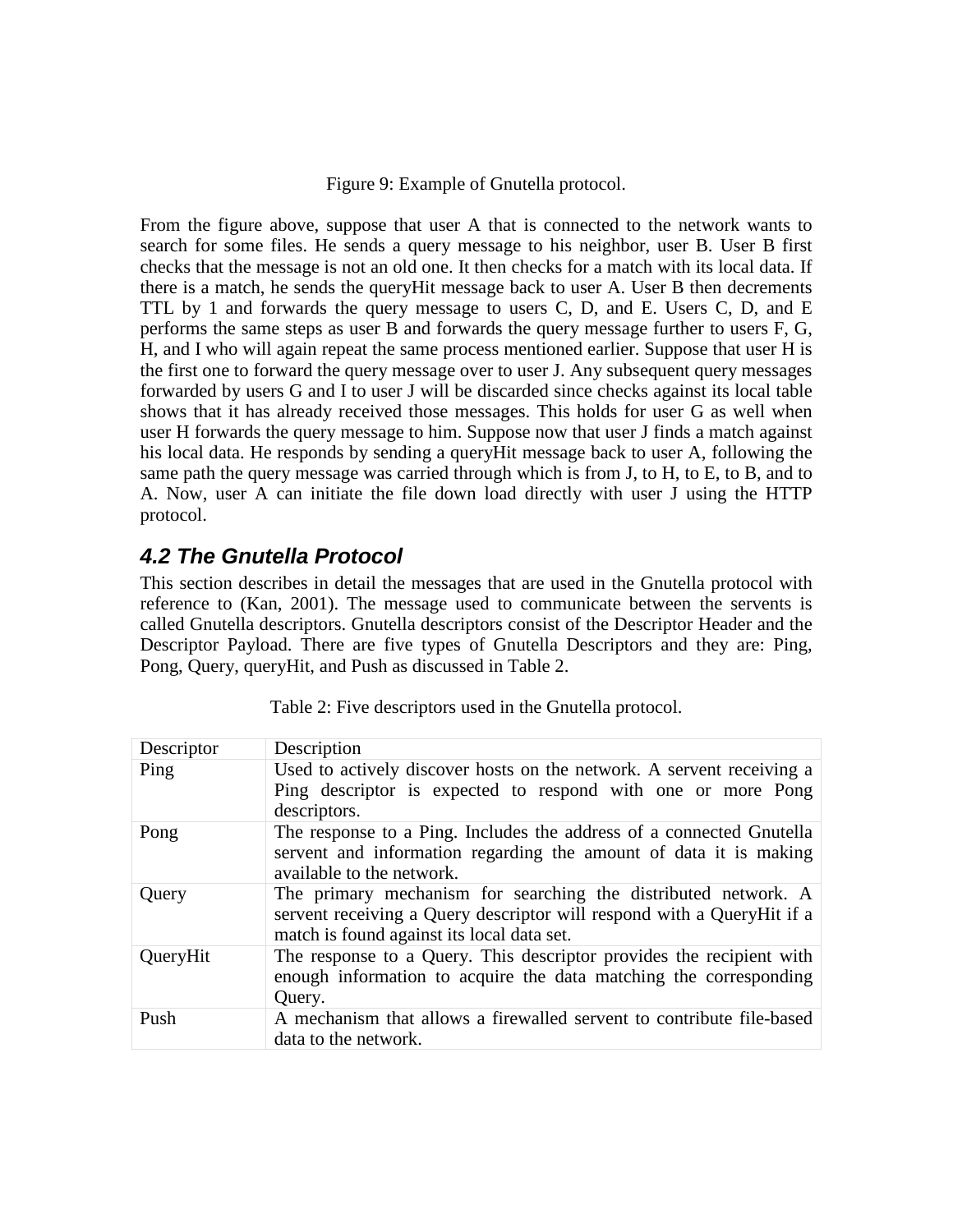#### **4.2.1 Descriptor Header**

The Descriptor Header consists of five parts: Descriptor ID, Payload Descriptor, TTL, Hops, and Payload Length.



- Descriptor ID is a unique identifier for the descriptor on the network.
- Payload Descriptor identifies the type of each descriptor: 0x00 for Ping, 0x01 for Pong, 0x40 for Push, 0x80 for Query, and 0x81 for QueryHit.
- TTL represents the number of times the descriptor will be forwarded by Gnutella servents before it is discarded from the network.
- Hops represent the number of times the descriptors has been forwarded. The result of the current hops value plus the current TTL value always equals to the initial TTL value.
- Payload Length is used to locate the next descriptor. The next descriptor header is located exactly Payload\_Length bytes from the end of this header.

### **4.2.2 Descriptor Payload**

There are five types of descriptor payload: Ping, Pong, Query, QueryHit, and Push.

1. Ping  $(0x00)$ 

Ping descriptor has no associated payload and is of zero length. A servent uses Ping descriptors to actively probe the network for other servents.

$$
2. \ \text{Pong } (0x01)
$$



Pong descriptor payload has four parts: port, IP address, the number of files shared, and the number of kilobytes shared. Pong descriptors are only sent in response to an incoming Ping descriptor. One Ping descriptor can be replied with many Pong descriptors.

Port is the port number on which the responding host can accept incoming connections.

- IP Address is the IP address of the responding host.
- #Files Shared is the number of files that the servent with the given IP address and port is sharing on the network.
- #Kilobytes Shared is the number of kilobytes of data that the servent with the given IP address and port is sharing on the network.
- 3. Query (0x80)

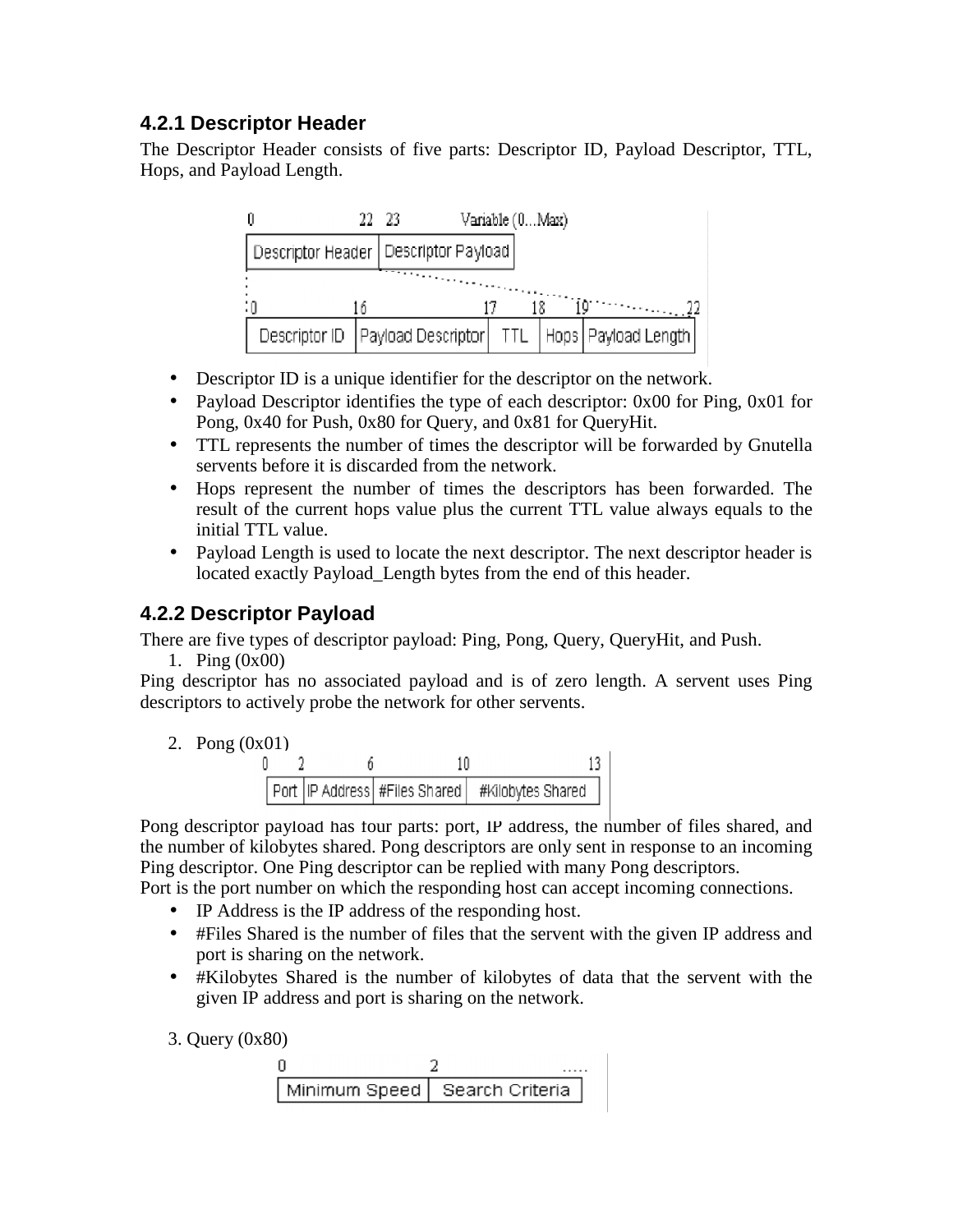The Query descriptor which is the Gnutella's search message format consists of two parts: minimum speed, and search criteria. Minimum Speed is the minimum speed in KBytes/sec of the servent that should respond to this message. Search Criteria contains the search criteria of the requesting servent. The maximum length of the search criteria is bounded by the Payload\_Length field of the descriptor header.

#### 4. QueryHit (0x81)

|                                                                              |  |            |            | N+16      |
|------------------------------------------------------------------------------|--|------------|------------|-----------|
| Number of Hits   Part   IP Address   Speed   Result Set   Servent Identifier |  |            |            |           |
|                                                                              |  |            |            |           |
|                                                                              |  | File Index | File Size. | File Name |

QueryHit descriptors are the responses to the Query descriptor mentioned above. These descriptors are sent by the servents when they find a match against their local data. The descriptor ID field in the Descriptor Header of the QueryHit should be the same as that of the associated Query descriptor. This will allow the requesting servent to identify the QueryHit descriptor associated with the Query descriptor it generated.

- Number of Hits is the number of query hits in the result set.
- Port is the port number on which the responding host can accept incoming connections.
- IP Address is the IP address of the responding host.
- Speed is the speed in KBytes/sec of the responding host.
- Result Set is a set of responses to the corresponding Query. This set contains the Number\_of\_Hits elements, each of which has the structure comprising file index, file size, and file name.
- Servent Identifier is a 16-byte string uniquely identifying the responding servent on the network.

#### 5. Push (0x40)

| 0 |                    |            |         |  |  |
|---|--------------------|------------|---------|--|--|
|   | Servent Identifier | File Index | Address |  |  |

The Push descriptor is used by the requesting servent to ask for a responding servent behind the firewall to initiate the connection.

- Servent Identifier is a 16-byte string uniquely identifying the servent who is being requested to push the file with index File\_Index. This servent identifier is set to be the same as the servent identifier returned in the corresponding QueryHit descriptor sent by the servent behind the firewall.
- File Index uniquely identifies the file to be pushed from the requested servent.
- IP Address is the IP address of the requesting host.
- Port is the port number of the requesting host.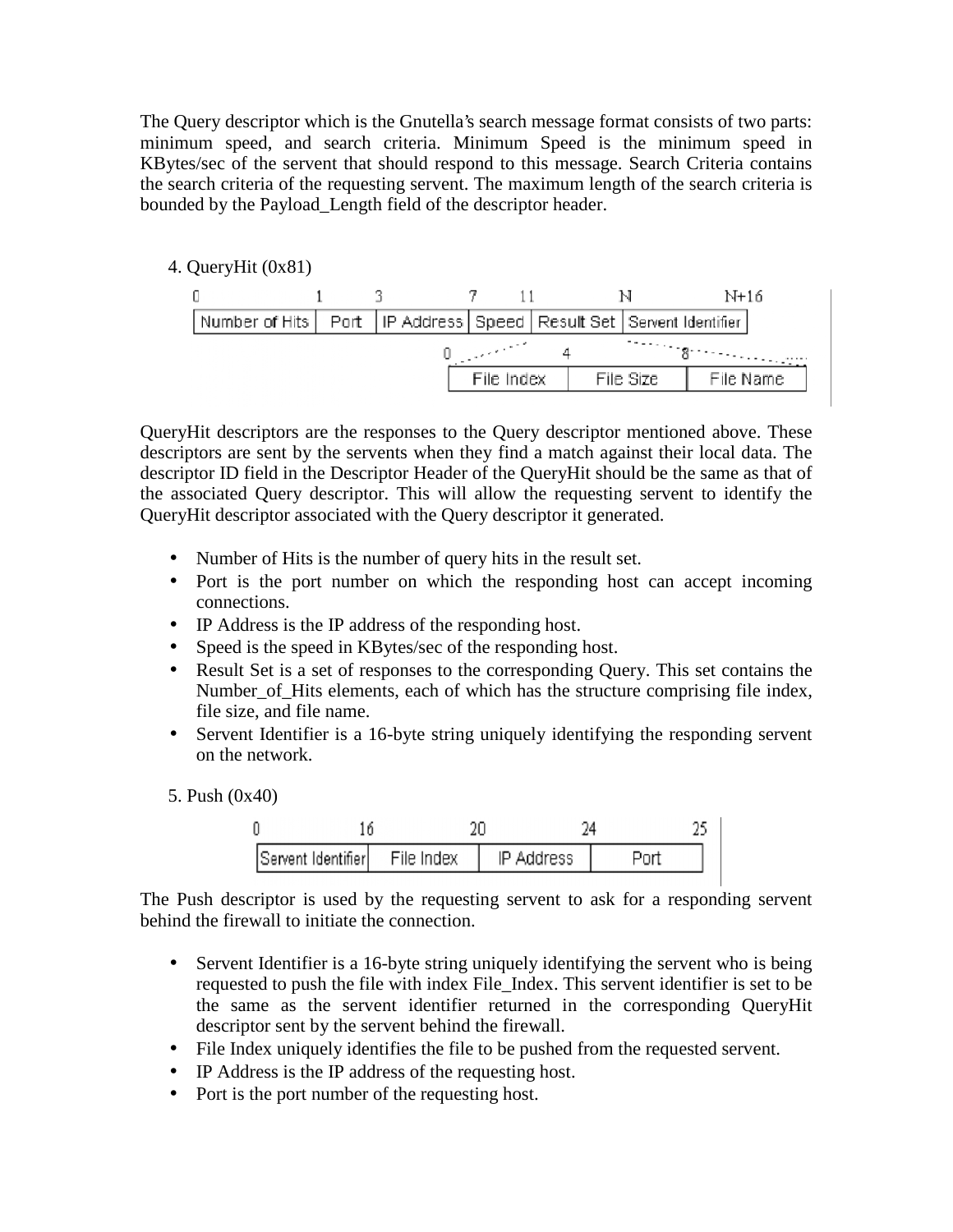#### **4.2.3 Rules**

There are generally 5 rules in the Gnutella protocol for servents to follow in order to maintain desirable network traffics.

- Rule 1: All Servents must memorize the unique 128-bit Descriptor ID every time a message is delivered or originated. If these memorized messages are received again, it will not be forwarded. This helps eliminating looping in the network thereby reducing the unnecessary traffic.
- Rule 2: Pong, QueryHit, and Push descriptors may only be sent along the same path that carried the incoming Ping, Query, and QueryHit descriptors, respectively. This ensures that only those servents that routed the Ping (Query, and QueryHit) descriptor will see the Pong (QueryHit, and Push) descriptor in response. A servent that receives a Pong (QueryHit, and Push) descriptor with Descriptor  $ID = n$ , but has not seen a Ping (Query, and QueryHit) descriptor with Descriptor  $ID = n$  should discard the Pong (QueryHit, and Push) descriptor from the network.
- Rule 3: A servent will forward incoming Ping and Query descriptor to all of its directly connected servents, except for the one that sent the incoming Ping or Query.
- Rule 4: A servent will decrement a descriptor header's TTL field, and increment the Hops field, before it forwards the descriptor to any directly connected servent. If after decrementing the header's TTL field, the TTL field is found to be zero, the descriptor is discarded.
- Rule 5: If a servent receives a descriptor with the same Payload Descriptor and Descriptor ID as the one it has received before (check by comparing with the ones the servent stores in the table), a servent should discard this descriptor.

## **4.3 Gnutella protocol analysis and improvement methods**

As with other P2P file-sharing protocols, Gnutella was intentionally designed to achieve the four basic goals:

- Flexibility: Since the Gnutella network is ad-hoc, any servents can join or leave the network at anytime they want and this occurs very frequently. Therefore, the Gnutella protocol must be designed to be flexible enough to keep operating efficiently despite the constantly changing set of servents.
- Performance and Scalability: Performance is measured in terms of the throughput that any servents initiating query messages will get the QueryHit messages replying back in an acceptable time. Scalability implies that the Gnutella protocol should be able to handle a large number of servents without so much degradation in performance.
- Reliability: Reliability focuses on security issues that external attacks should not be able to degrade significant data or performance loss.
- Anonymity: Anonymity concerns mainly with protecting the privacy of participants and the identity of the people seeking or providing the information.

## **4.3.1 Flexibility**

With regards to the issue of dynamic environments in Gnutella, since a servent periodically pings other servents, this will prevent it from being cut from the network and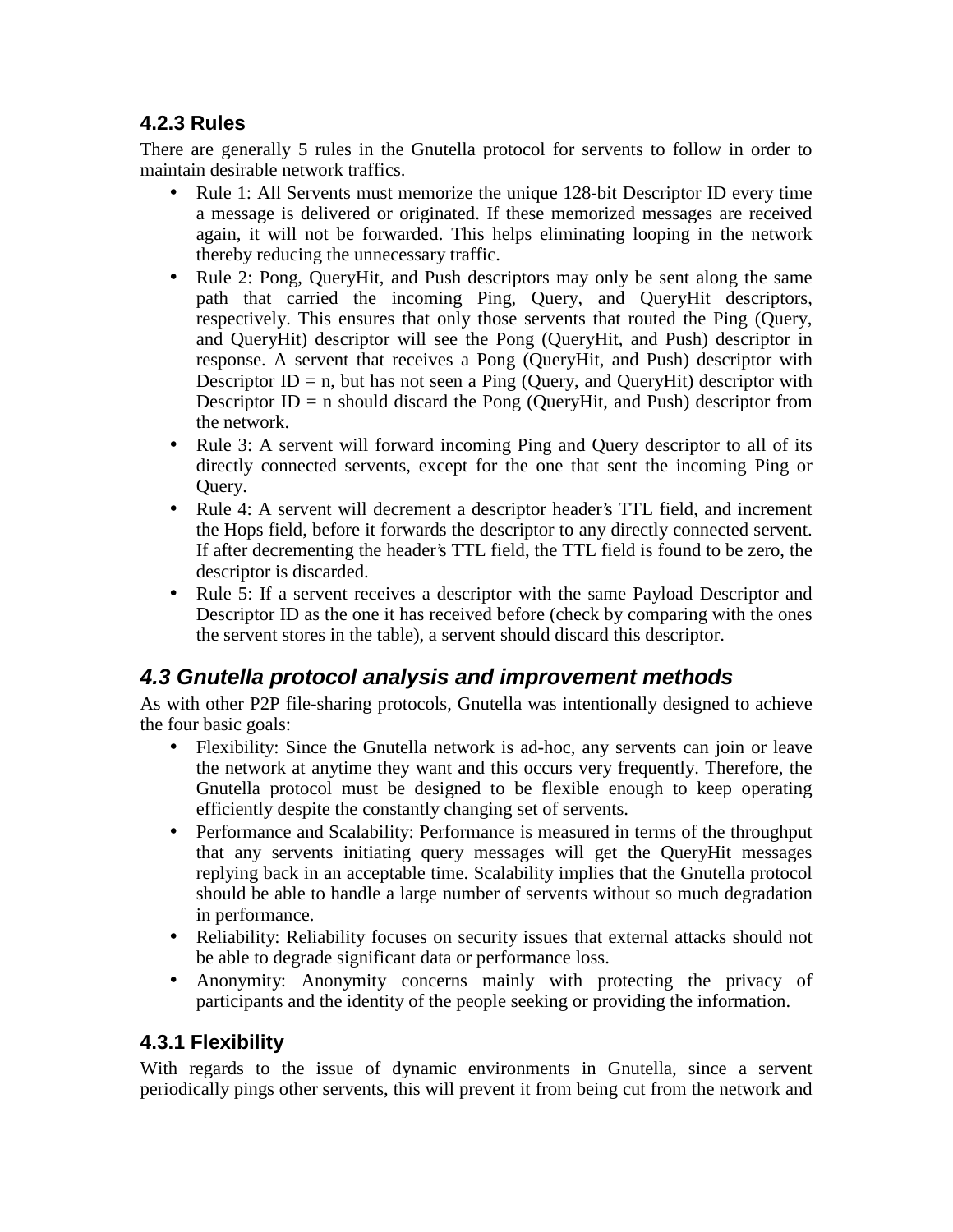will keep the network to stay functioning as long as there is a connection between any servents. However, the strength of Gnutella comes from the fact that there are a huge amount of users being on-line concurrently and most of them share their information.

#### **4.3.2 Performance and Scalability**

Performance and scalability can be considered as one of the biggest concerns in the Gnutella community. Problems relating to the issue of performance arise from many servents connecting to the network via low-speed modems. These servents are usually scattered all over the network and they get over-flooded with messages until they become unresponsive, which is no more different from them being off-line. This causes the network to be highly fragmented (peers appear to be in isolated clusters), thus causing query messages to be limited and not to go beyond each clustered fragment. This degrades the search results drastically.

The second problem is concerned with ping and pong messages that are sent between servents throughout the network. Since every servent has to constantly ping other servents in order to obtain their addresses; the very fact that there are usually a large number of servents indicates that the number of ping and pong messages would be enormous as well. An investigation conducted by Dimitri (2002), shows that the number of pong messages can consume up to about 50% of all Gnutella traffic. This will prevent other more important messages such as query, QueryHit, and push to route through the network. The consequence is that the performance of the network will eventually be degraded because most of the network bandwidths are used to send ping and pong messages (note that ping messages are broadcasted to every directly connected peer).

The third performance problem stems from the fact that Gnutella does not enforce its users to share files. This encourages most users to be free-loaders as most of them just join the network without sharing any of their files. Suppose that the TTL of the query messages is 7 and every servent is connected to four other servents. Theoretically, the search will go through 16,384 servents, but if only 10% of those servents share their files, the search will drop to only around 1,600 servents. This reduces the probability to find the desired files dramatically, and this still does not consider the fact that some servents may go off-line or some servents may drop the query messages due to network congestion problems.

The fourth problem involves download failures which, may very well have been caused by the sharing of partial files or the limitation of upload speed by the users who share those files. Back to the issue of scalability, (Ritter, 2001) argues that the Gnutella network is not as scalable as it claims to be. This is due to the propagating nature of the Gnutella protocol which consumes a lot of network bandwidth, hence causing the number of Gnutella users to be limited by the underlying network bandwidth (network congestion because of the large number of messages transmitted over the network). This contradicts the original design intention of Gnutella which was to be able to support an unlimited number of users. The TTL field in the Descriptor Header, the cache of previously seen message kept by each servent, and the rules imposed by the Gnutella protocol are designed to help reduce this problem, but more powerful techniques are needed to ensure true scalability.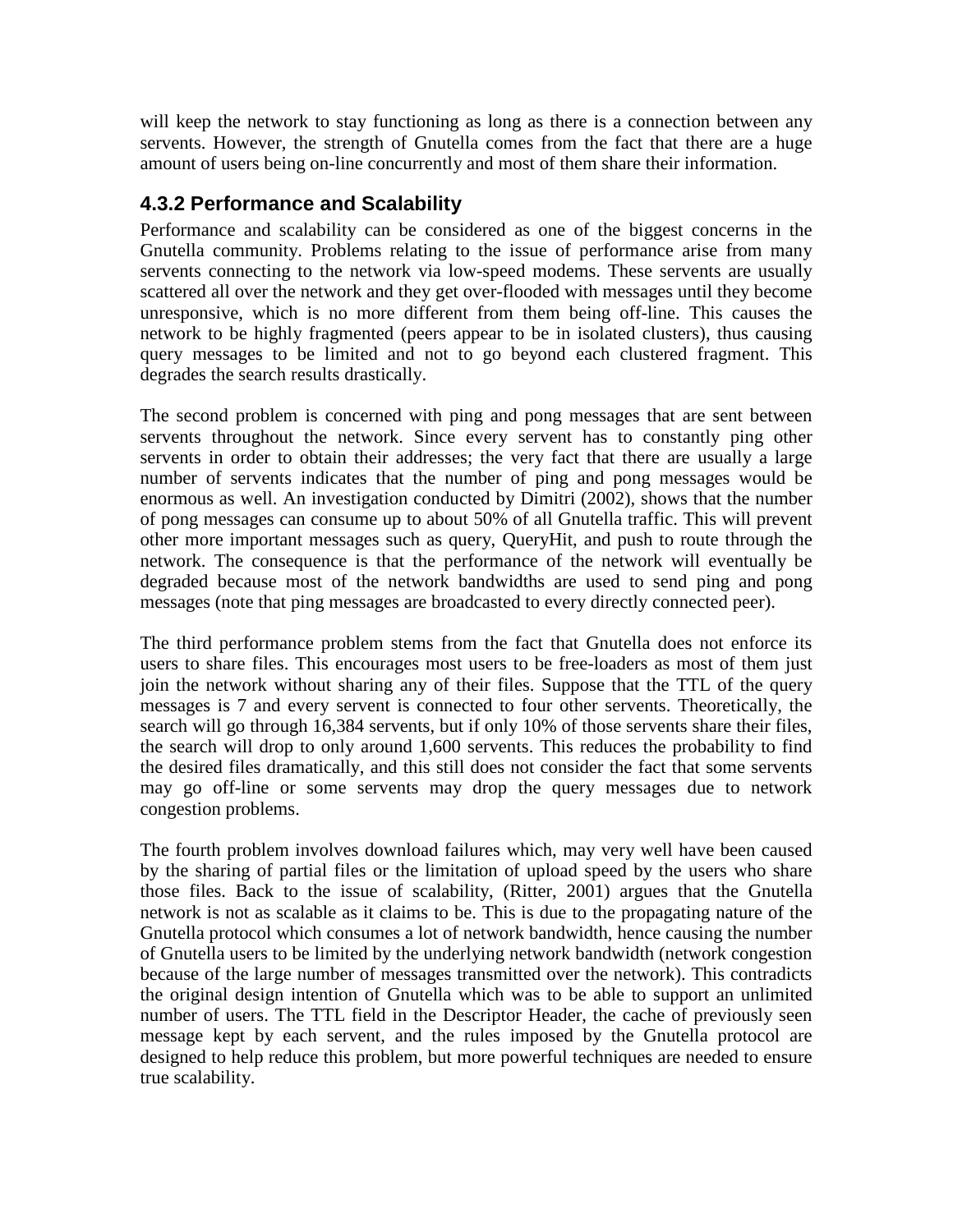There are several approaches (LimeWire, 2003; Ivkovic, 2001) that are proposed to help achieve higher performance and scalability, encourage content sharing, dishearten freeloaders, reduce unnecessary network traffic, create and maintain a healthy network structure, etc. Encouragement of content sharing may be done by making it a default feature to automatically share completed downloads. This means that when a download is completed, the newly downloaded file should be shared automatically by the user. Download failures can be resolved by having an incomplete download directory to prevent the sharing of partial files.

There are two types of freeloaders: Users who only download files for themselves without ever providing files for download to others, and users who provide low-quality contents to others for download. The problem of freeloaders can be solved by blocking web-based downloads; blocking queries from web-based indexing tools, or through reward and punish methods (this may require slight changes in the protocol).

To reduce unnecessary network traffic, would mean to reduce the number of ping and pong messages. One approach to accomplish this is to avoid periodically pinging the network, by setting a rule whereby a node can only start sending ping messages when it detects that the peers directly connected to it are two or less. To task of creating and maintaining the healthy network can be achieved by dropping a connection that has a high potential to get clogged (this may remove the slower modem users from the center or fast areas of the networks) and using the prioritization scheme to discard unnecessary messages if necessary. The rule of dropping a connection may be of the following form: Drop a connection to a node if it has not been able to receive or send the message for about 10 seconds, and does not respond to a ping with  $TTL = 1$ . A prioritization scheme can be used to selectively drop the most useless message first if necessary. The priorities of messages are ordered from high to low:  $push > queryHit > query > pop$ 

Another approach to improve performance is through the use of Super-peers (this is used in newer P2P architectures like FastTrack and OpenFT) and caching of the results. One of the main causes of performance degradation comes from the assumption that every servent has the same resource capacity. The truth in fact, is many servents have weak connections (low-speed modem), and participate in the network only for a short time interval. This makes these slow servents unsuitable for taking an active role in the protocol. Super-peers can be used as proxies for less powerful servents. Super-peers, which typically have high bandwidth, act as local search hubs on behalf of the less powerful peers connecting to them and they always stay on-line permanently. Superpeers can also help reduce network traffic by caching query routing information. Actually, Gnutella v0.6 protocol already proposed the use of Super-peers. The use of Super-peers will make the Gnutella network topology to be a mix of centralized and decentralized network as illustrated in Figure 10.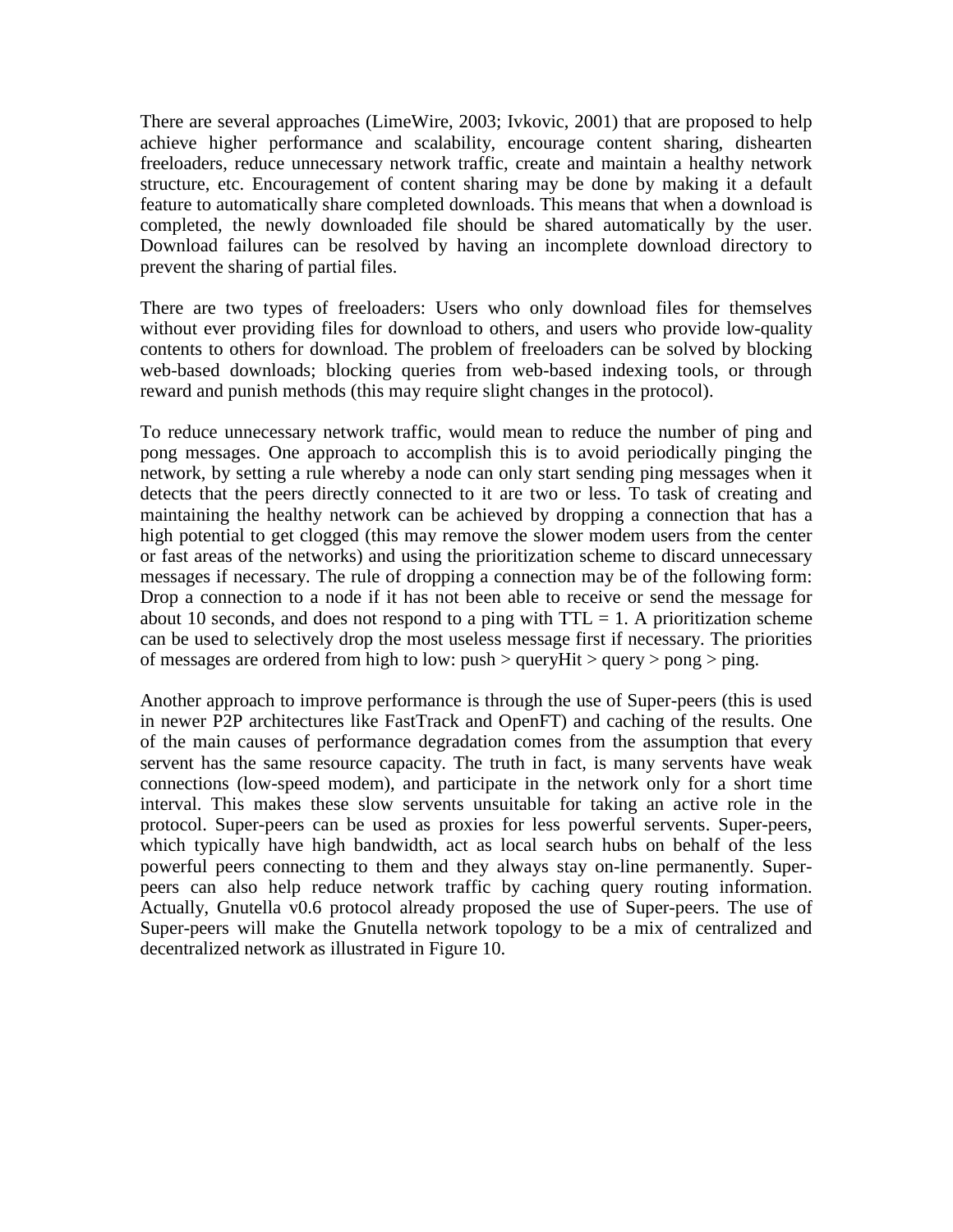

Figure 10: Centralized and Decentralized network topology (Minar, 2001).

In order to reduce the time needed to find a match for a query, each servent can cache a queryHit message that is sent back through it, which is associated with the query sent to it before. In case when there is the same query associated with that queryHit sent to it again, that servent can send back the queryHit corresponding to that query immediately. This method will perform best when repeated queries are common. We can make this effect by arranging the servents interested in the same contents staying closed together in the network. Note that pong messages can also be cached in the same way so that the next time the ping messages come, a servent can return the cached pong messages immediately eliminating the need to forward the ping message further. The idea is that each servent remembers all pong messages that it has received. When its neighbor sends a ping message with TTL of n to it, the servent will reply with a pong message and all its cached pongs with hop counts less than n. This will result with each ping message propagated to only the directly connected neighbors, and servents will not need to forward the same pong messages repeatedly.

#### **4.3.3 Reliability**

.

The issue of reliability has been a heated discussion topic recently. Reliability focuses on the security issues because malicious users can cause the network to malfunction causing reliability to be compromised. Since the Gnutella network is fully distributed, the contents are spread throughout many nodes which make attacking a specific machine useless as that cannot bring the Gnutella network down. However, with the introduction of Super-peers, the reliability of the Gnutella network may be questionable as attackers can target the Super-peers. Even though this will not make the entire Gnutella network down, some parts of the network can suffer significantly. Apart from that, there are three kinds of attacks that can be done easily in the loosely structured, highly dynamic P2P network like Gnutella: Flooding, Malicious or Fake Contents, and Hijacking queries. This will be discussed based on (Dimitri, 2002). In fact, Gnutella network opens many security risks since the design focus is primarily on functionality and efficiency.

Flooding the network with a large number of query messages or supplying erroneous replies to all queries is a form of Denial of Service attack. Note that the flooding of pong or queryHit messages is useless since they will be discarded if there are no matching ping or query messages sent over the same network previously. Flooding of ping messages is also unfruitful because of the caching of pong messages discussed previously. The author of (Dimitri, 2002) said that flooding problem can not be prevented but can minimize by through load balancing.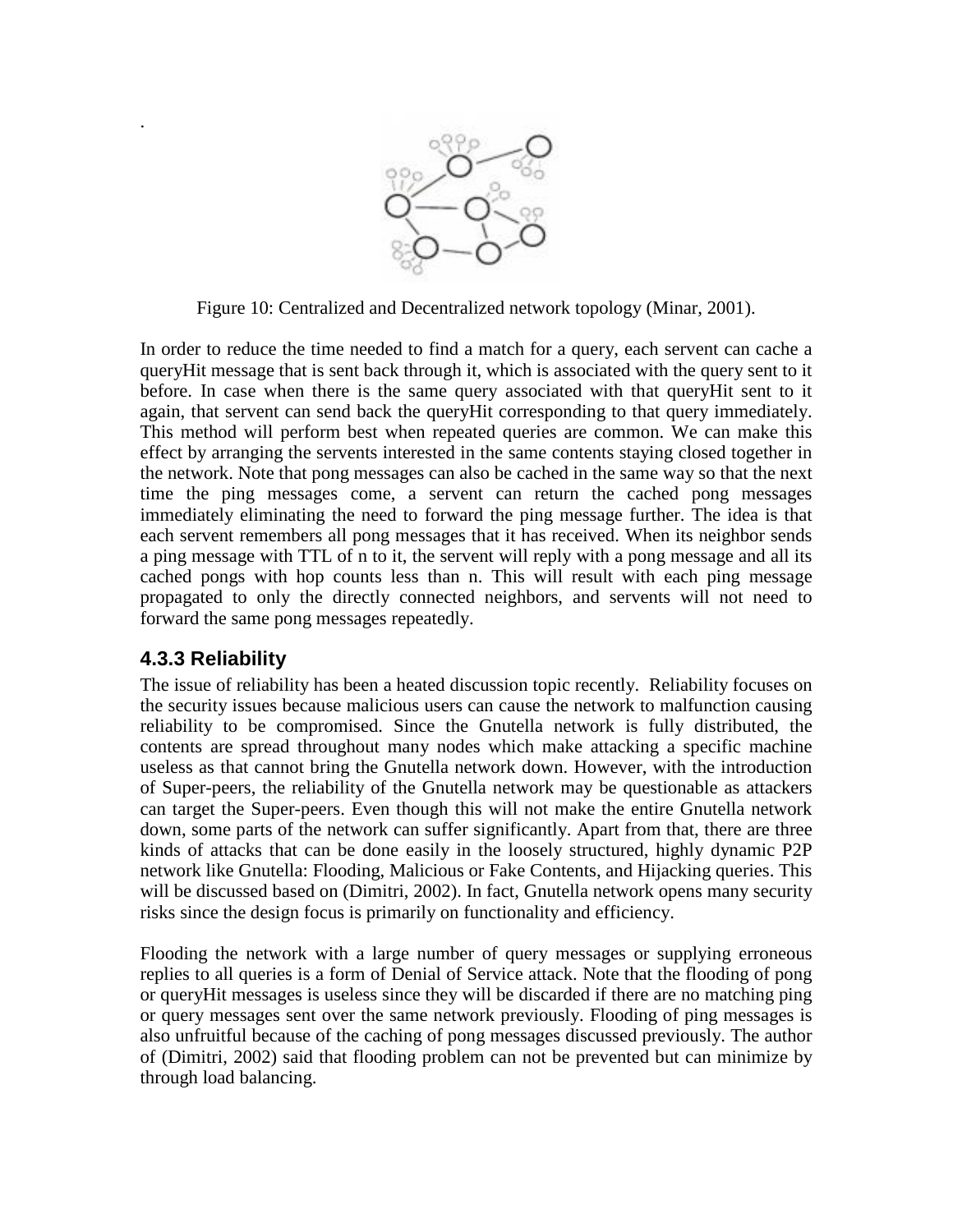Providing malicious or fake contents, such as files that contain viruses, files with altered or corrupted content, or advertising and misleading others to believe a file to be something else can be a real problem. What is worse is that the virus files, if they exist in the network, tend to propagate quickly. Therefore, it is essential to have a way to authenticate the content of the file before receiving it. The author of (Dimitri, 2002) suggested the Fourier Transforms technique to determine the content in the file, that are not bit-wise identical, to see whether it is what is expected.

Hijacking queries can be done easily in the Gnutella network. This stems from the trust of intermediate third parties in the network. The use of Super-peers also makes it easy to hijack the queries since each Super-peer can see a large portion of queries. Point-to-point encryption, Distributed Hash Tables, and Selection mechanism are all the techniques proposed by (Dimitri, 2002) to help resist flooding and query interception attacks.

According to (Ripeanu, 2001), the current Gnutella network follows a multi-modal distribution, which is a combination of a power-law and quasi-constant distribution. This topology keeps the network reliable almost as a power-law distribution topology; which allows the network to tolerate random node failures.

Unfortunately, Gnutella network topology can be acquired easily through the use of a crawler and analyzing the data gathered. This would permit highly efficient denial of service attacks by educated attackers.

## **4.3.4 Anonymity**

The last issue, anonymity, can be achieved naturally in the Gnutella network. The requested servents will not know who the requesters are since the requesters can be anyone along the query paths. In the same way, the requesting servents do not know who the requested servents are either. This can be a problem as anonymity makes it possible for many security threats to occur easily.

On the other hand, although one may think that the Gnutella protocol provides total anonymity in the network, unfortunately a hacker can still invade ones privacy by scanning the Descriptor ID in the Descriptor header to trace back on the Gnutella messages. So, no servent is totally anonymous, at least not yet!

## **5. FastTrack**

One of the newer and more innovative peer-to-peer architectures would be the FastTrack network. It came as a solution to the problems that both Napster and Gnutella were facing. The FastTrack network is by nature a Hybrid Architecture which, as mentioned in the earlier sections, is a cross between two or more basic network topologies. For FastTrack, it is namely the cross of the centralized and decentralized topologies. (Yang, 2002).

## **5.1 The FastTrack Protocol**

The FastTrack protocol is a proprietary architecture, where rights to use the network has to be obtained through a company called Sherman Networks (Bergner, 2003). Therefore, very little is known of the actual protocol used. Many attempts have been made to reverse engineer the FastTrack protocol. The most well known to date would be the giFT project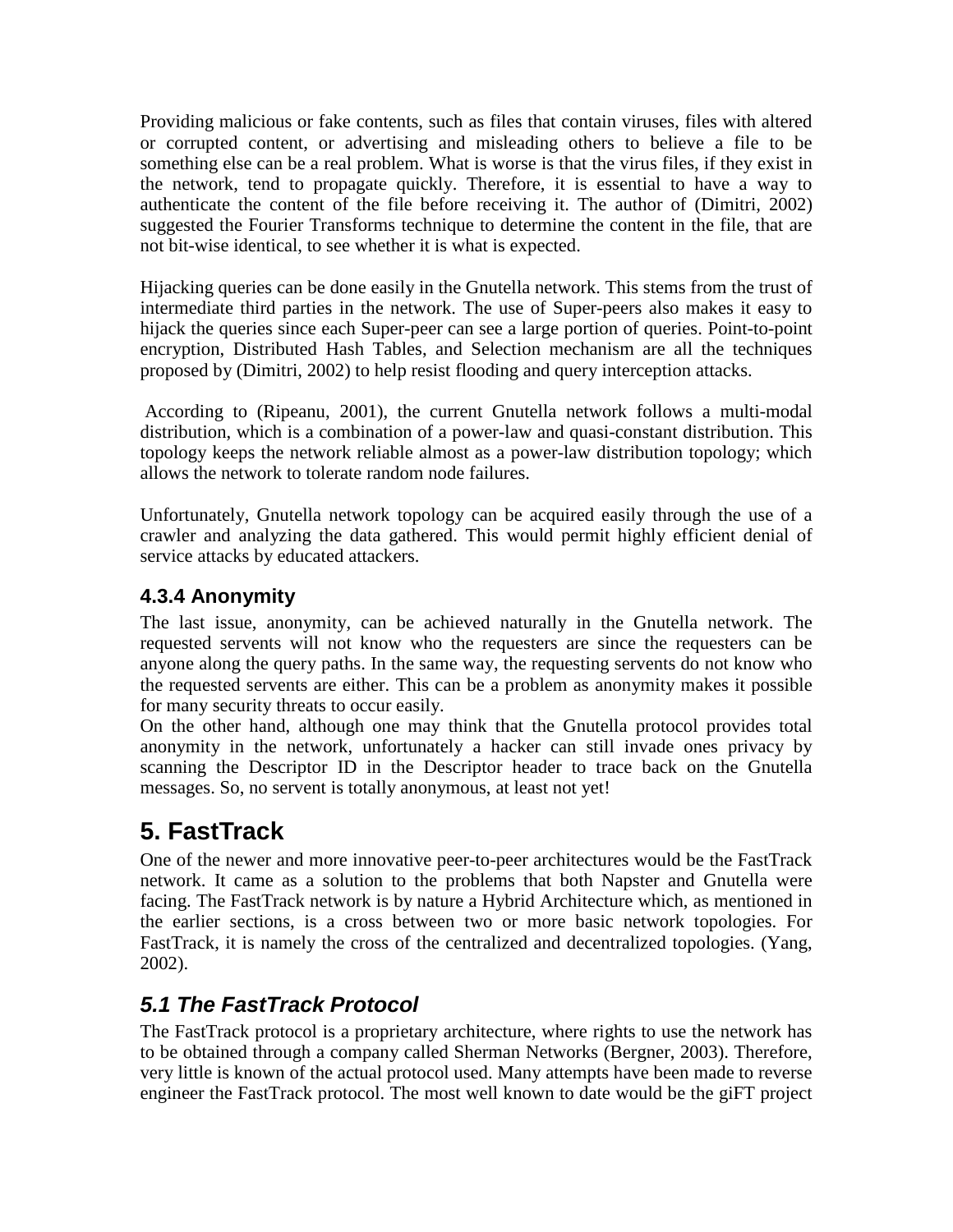(SourceForge, 2002), as they were the closest to finally cracking the protocol. FastTrack reacted by changing its encryption, to the point where it was virtually impossible to reverse engineer (Bergner, 2003). The work done by the giFT project however, was sufficient to give a rough outline of how the FastTrack protocol actually works, even if the information may now very well be outdated. The following section contains a description of the architecture used by the all FastTrack clients.

This technology uses two tiers of control in its network as shown in Figure 11. The first tier is made up of clusters of ordinary nodes that log onto Super Nodes (ordinary machines with high speed connection). As discussed previously, this sort of connection mimics the centralized topology. The second tier consists of only Super Nodes that are connected to one another in a decentralized fashion.



Figure 11: An illustration of the FastTrack topology.

The number of peers that can be designated as Super Nodes can vary from tens to several thousand. This is because these Super Nodes themselves are just ordinary nodes that can and will join or leave the network as they please. Therefore, the network is dynamic and always changing. In order to ensure the constant availability of the network, there exists a need for a dedicated peer (or several of these peers) that will monitor and keep track of the network. Such a peer is called a bootstrapping node (Kurose, 2003) and it should always be available online. When a FastTrack client, for example Kazaa is executed on a peer, it will first contact the bootstrapping node. The bootstrapping node will then determine if that particular peer qualifies to be a Super Node. If it does, then it will be provided with some (if not all) IP addresses of other Super Nodes. If it only qualifies to be an ordinary peer, then the bootstrapping node will respond by providing the IP address of one of the Super Nodes (Balakrishnan, 2003).

Certain FastTrack clients like Kazaa uses a method known as the 'Reputation System', where the reputation of a certain user is reflected by their participation level (a number between 0 and 1000) in the network. The longer the user stays connected to the network, the higher their participation level will be, which in turn means that they will be more favoured in queuing policies and hence should receive better service. This is mainly to encourage users to share files and thus effectively reducing the number of 'passenger clients'on the network.

Resource discovery is accomplished through the act of broadcasting between Super Nodes. When a node from the second tier makes a query, it is first directed to its own Super Node, who will in turn broadcast that same query out to all other Super Nodes that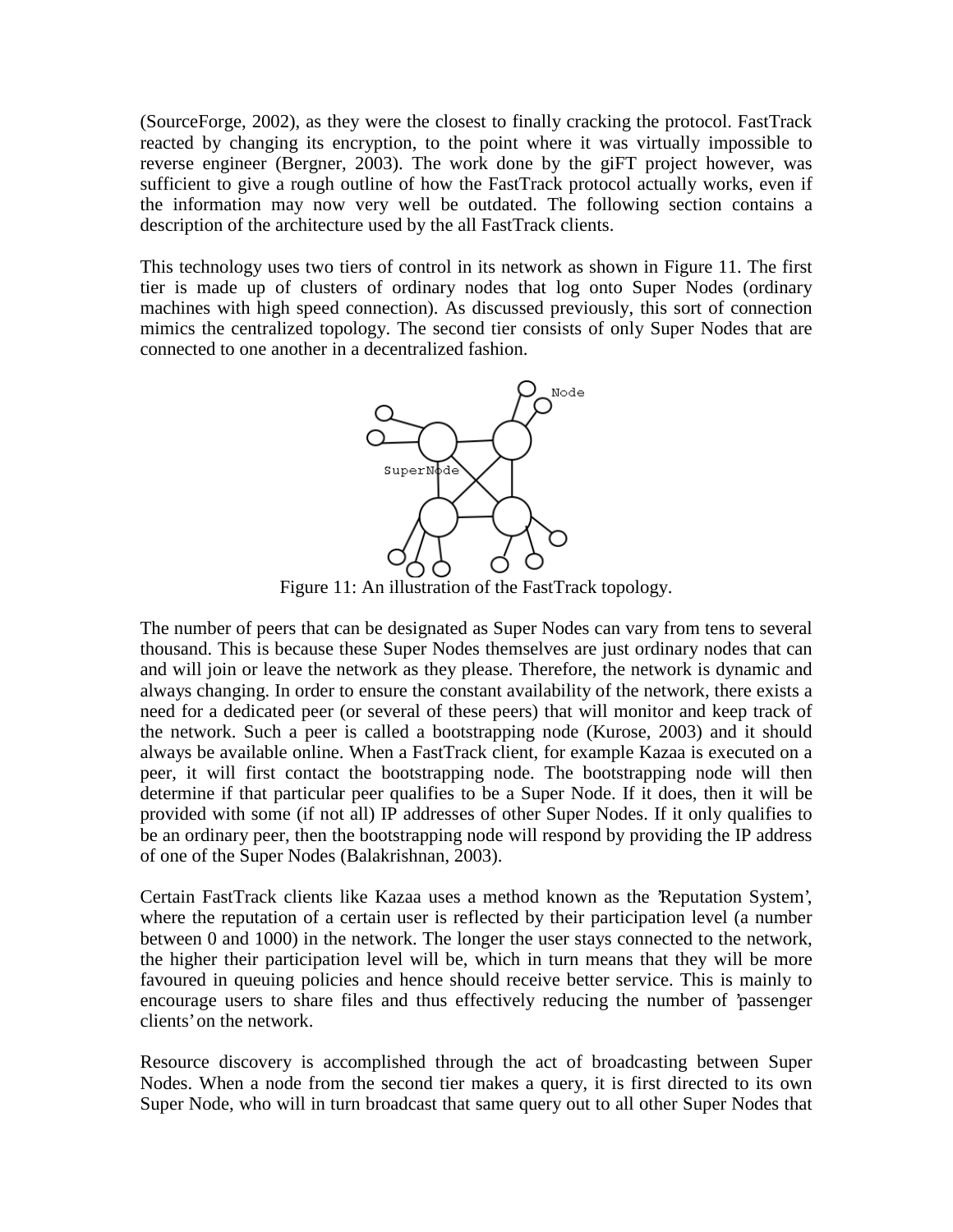it is currently connected to. This is done repeatedly until the TTL of that query reaches zero (Sharma, 2002). So, if for example, the TTL of a query is set to 7 and the average amount of nodes per Super Node is 10, a FastTrack client is able to search 11 times more nodes on a FastTrack network as compared to Gnutella (Aitken, 2001). This provides FastTrack clients a much greater coverage and better search results. There is one drawback to such a broadcasting method, and that is the daunting amount of data that needs to be transferred from Super Node to Super Node. This is the very same problem that has been plaguing the Gnutella network. This, however, is not a serious problem for Kazaa as opposed to Gnutella, for the Super Nodes are nodes that are guaranteed to have fast connections.

Each of the Super Nodes that received the query will then perform a search through its indexed database that contains information of all the files shared by its connected nodes. Once a match is found, a reply will be sent back following the same path the search query was propagated through until it reaches back to the original node that issued the query. This method of routing replies is similar to Gnutella, and hence runs the risk of facing the same problem of losing replies as it is routed back through the network. This is due to the fact that the Gnutella network backbone, as mentioned previously, is made up of peers that connect and disconnect from the network very sporadically. This would mean that reply packets that are being routed back may be lost as the path it took is no longer there because one or more of the nodes making up the link disconnected itself. The afore mentioned problem however, is not as serious for Kazaa users as the FastTrack network backbone is made up of peers that have high speed connections (Super Nodes) and hence the return paths can be considered more reliable.

## **6. OpenFT**

As mentioned in the previous section, the FastTrack network protocol is proprietary hence not much about its protocol is known. This very fact has become the source of motivation for various individuals and groups to try and break the FastTrack protocol. The most well known of all, would be the giFT project. According to (Bergner, 2003), the initial meaning of the abbreviation giFT was Generic Interface to FastTrack or giFT isn't FastTrack. The giFT project came very close to actually breaking the FastTrack protocol. However, FastTrack reacted by changing their encryption, making it impossible to reverse engineer.

Since the FastTrack protocol was no longer feasible to crack, the aim of the giFT project was changed to develop a system which can connect many different heterogeneous networks and still be able to share files between them. Therefore, the meaning of its abbreviation was also changed to giFT Internet File Transfer (Bergner, 2003). The project led to the development of a new and improved network protocol that was very much like FastTrack; it was called OpenFT.

## **6.1 The OpenFT Architecture**

Like FastTrack, the OpenFT protocol also classifies the nodes in its network into different roles, but instead of a two-tier control architecture, OpenFT has added an extra tier making it a three-tier control architecture as show in its topology Figure 12. The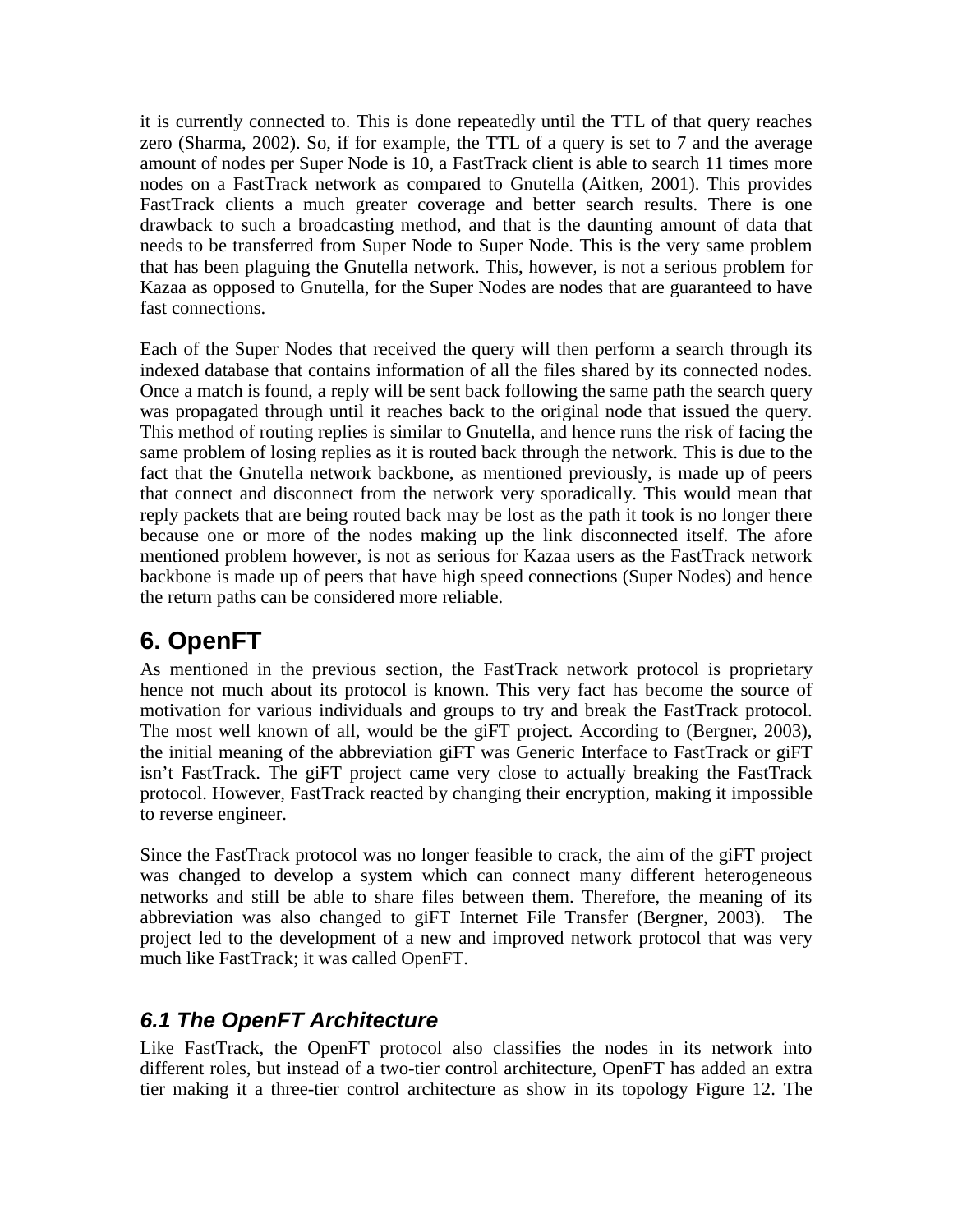classification of nodes is done based on the speed of its network connection, its processing power, its memory consumption and also its availability (SourceForge, 2002).

The first tier would be made up of clusters of ordinary machines which we refer to as User Nodes. These nodes themselves, maintain connections to a large set of Search Nodes (ordinary machines with high speed connection). The user nodes will then update a subset of the search nodes that it is connected to with information regarding files that are being shared (SourceForge, 2002).

The second tier is made up of machines that are referred to as Search Nodes. These nodes are the actual servers in the OpenFT network. These servers have the responsibility to maintain indices of files that are shared by all the user nodes under them. On default, a search node can manage information about files stored at 500 user nodes (SourceForge, 2002).

The third tier is made up of a group that it much smaller, because the requirements to qualify for this group are much more stringent. One has to be a very reliable host that has to be up and available most of the time. These nodes are referred to as Index Nodes as their main purpose is to maintain indices of existing Search Nodes. They also perform tasks like collecting statistics and monitoring network structure. Basically, this group can be seen as the administrator group that ensures all other participating nodes are working fine and are up to expectation (SourceForge, 2002).

It should be noted that the second and third tier of control can actually be performed by the same node. In other words, a node can function both as a Search Node and as an Index Node at the same time.

By default, each User Node has to select 3 Search Nodes to maintain their shared file information. If accepted, the selected Search Node will be a Parent to that particular User Node, who will now have to send the list of its shared files to it (Bergner, 2003). In addition, all nodes will also have to maintain a list of available Search Nodes. When a query is sent, it will be sent to all nodes that are found in this list (SourceForge, 2002).



Figure 12: An illustration of the OpenFT topology.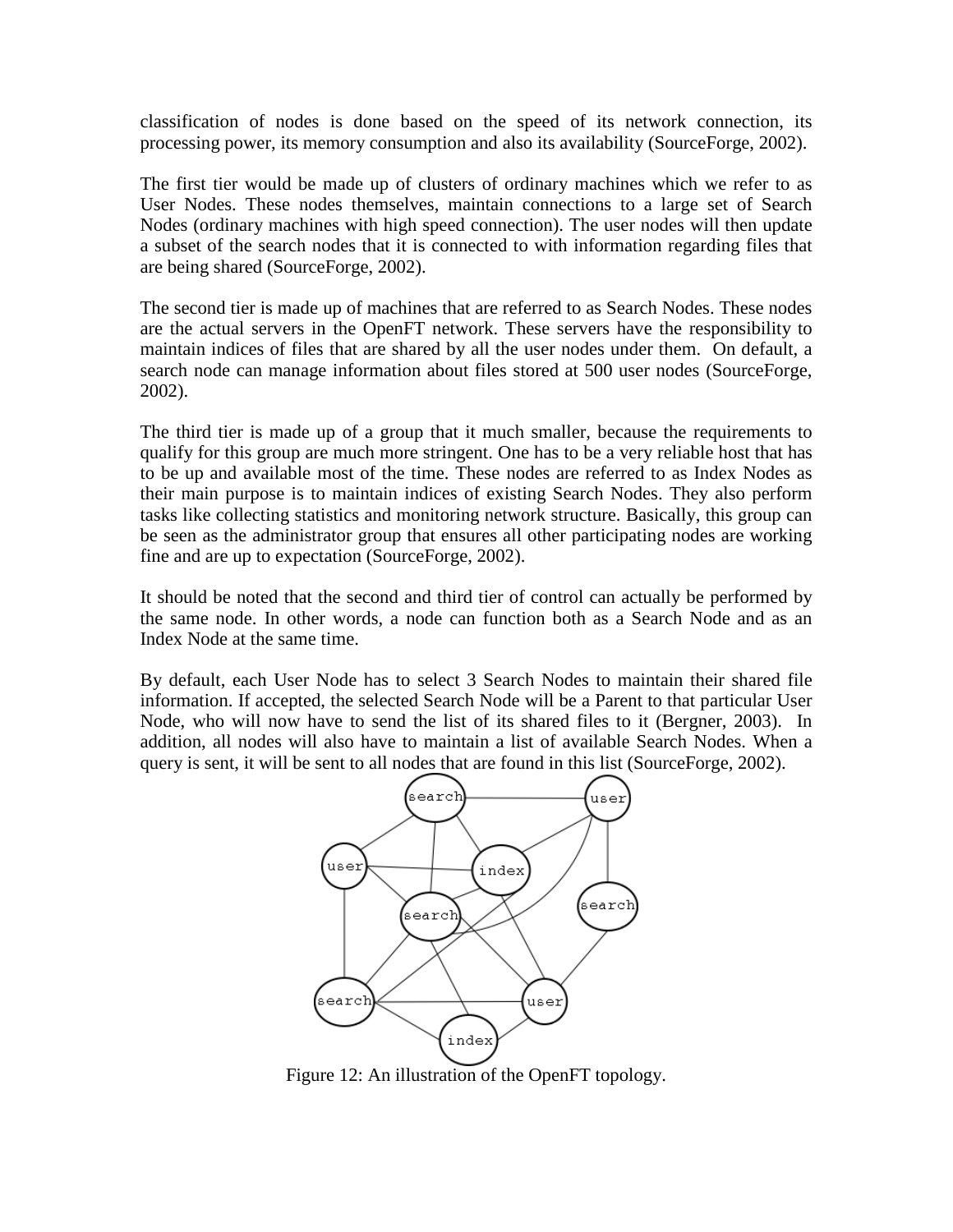## **6.2 The OpenFT Protocol**

The OpenFT network protocol uses a simple packet structure to make it easy to parse. There are all together 28 packet types and all of them have the following packet header.<br> $\frac{16}{15}$ 



Length describes the length of the packet excluding the header. The current implementation uses bits 16-31 to store both flags and packet type information (Bergner, 2003).

As mentioned in the previous section, each node is assigned a particular role in the network. At the moment of writing, there is still yet a distributed algorithm that can be implemented to perform the role assignment task. For now, the users themselves choose the role it wants to play in the network. Table 3 provides a summary of the packets used by the OpenFT network protocol (Bergner, 2003; Guilfoyle, 2003).

Table 3: Summary of packets used in the OpenFT network protocol.

| <b>Packet</b> | <b>Description</b>                                                    |
|---------------|-----------------------------------------------------------------------|
| version       | Used to indicate protocol version and check to see if it is outdated. |
| nodeinfo      | Used to communicate node information such as IP address, port         |
|               | numbers and OpenFT node category.                                     |
| nodelist      | Used to list down other nodes.                                        |
| nodecap       | Used to indicate node capabilities.                                   |
| ping          | Used to keep connection alive.                                        |
| session       | Used to establish session.                                            |
| child         | Used to request to be the child of a particular Search Node.          |
| addshare      | Used to add information about the files that are shared in a User     |
|               | Node to the registry of a Search Node.                                |
| remshare      | Used to remove information about the files that are shared in a       |
|               | User Node to the registry of a Search Node.                           |
| Modshare      | Used to modify information about the files that are shared in a       |
|               | User Node to the registry of a Search Node.                           |
| <b>Stats</b>  | Used to request network statistics from Index Nodes.                  |
| Search        | Used to query for files.                                              |
| <b>Browse</b> | Used to browse the files shared by a particular node.                 |
| Push          | Used to perform HTTP PUSH (like the one mention in Gnutella)          |
|               | through firewalls.                                                    |

All the packets mentioned can basically be categorized into several categories so that their usage and function can be seen more clearly. With reference made to (Bergner, 2003), they are:-

- Session Establishment: version, nodeinfo, nodelist, nodecap, session
- Connection Maintenance: ping
- File Sharing Management: child, addshare, remshare, modshare
- Searching for files: search, browse
- Misc: stats, push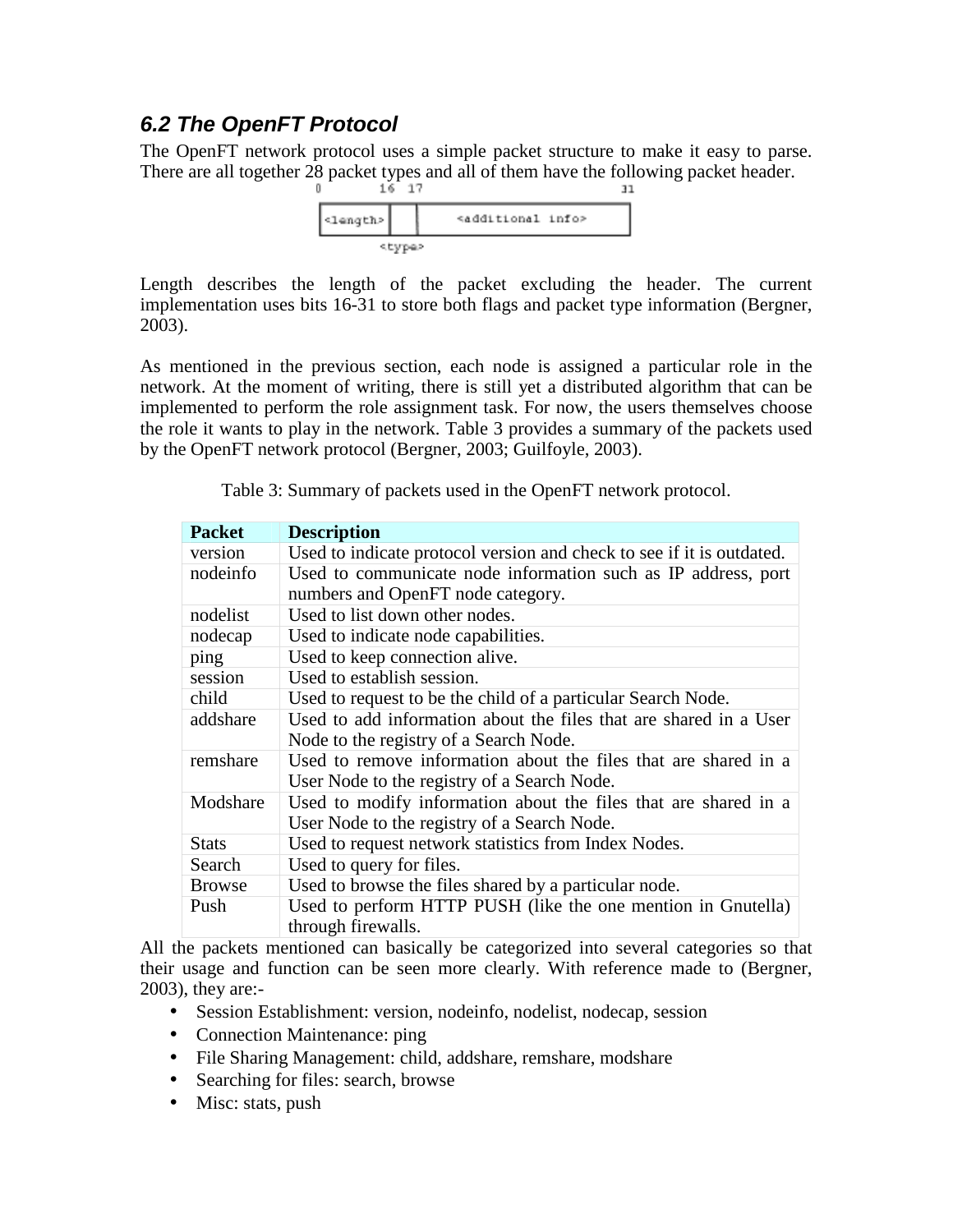# **7. COMPARISONS**

P2P systems use different architectural models and techniques for resource discovery and handling performance and security issues. A comparison between various P2P systems is given in Table 4.

| <b>Characteristics</b> | <b>System</b> | <b>Description</b>                                                                             |  |
|------------------------|---------------|------------------------------------------------------------------------------------------------|--|
| Purpose                | Napster       | MP3 file sharing.                                                                              |  |
|                        | Gnutella      | File sharing of all types.                                                                     |  |
|                        | FastTrack     | File sharing of all types.                                                                     |  |
|                        | OpenFT        | File sharing of all types.                                                                     |  |
| Architecture           | Napster       | Peers connected to a centralized server                                                        |  |
|                        | Gnutella      | Flat/Ad-hoc network of peer servents (Pure P2P)                                                |  |
|                        | FastTrack     | Decentralized two-level hierarchical network of                                                |  |
|                        |               | group-leader peers and                                                                         |  |
|                        |               | ordinary peers                                                                                 |  |
|                        | OpenFT        | Decentralized three-level hierarchical network of                                              |  |
|                        |               | search peers, index peers and                                                                  |  |
|                        |               | ordinary peers                                                                                 |  |
| Lookup Method          | Napster       | Using central directory                                                                        |  |
|                        | Gnutella      | Query flooding: Broadcast queries to peers and                                                 |  |
|                        |               | make a direct connection when download.                                                        |  |
|                        | FastTrack     | Using group-leader peers                                                                       |  |
|                        | OpenFT        | Using the search peers                                                                         |  |
| Decentralization       | Napster       | The system is highly centralized. Peers are<br>connected directly to the central index server. |  |
|                        | Gnutella      | The system is highly centralized. The topology is                                              |  |
|                        |               | flat and each peer is truly equal.                                                             |  |
|                        | FastTrack     | The system is decentralized in the sense that                                                  |  |
|                        |               | there is no explicit central server. However, in                                               |  |
|                        |               | each group, the ordinary peers are still connected                                             |  |
|                        |               | to their group-leader peer in a centralized<br>manner.                                         |  |
|                        | OpenFT        | The network structure is very much like                                                        |  |
|                        |               | FastTrack, only OpenFT is<br>slightly<br>more<br>optimized for performance.                    |  |
| Scalability            | Napster       | The system is not scalable because having every                                                |  |
|                        |               | one connected to the directory server is                                                       |  |
|                        |               | bottleneck prone.                                                                              |  |
|                        | Gnutella      | Theoretically, the system can easily expand                                                    |  |
|                        |               | indefinitely but in practice may be limited by the                                             |  |
|                        |               | underlying bandwidth. Traffic jams of a large                                                  |  |
|                        |               | number of messages transmitted<br>over the                                                     |  |
|                        |               | network can cause the network to<br>stop                                                       |  |
|                        |               | functioning properly.                                                                          |  |

Table 4: A comparison of various P2P systems.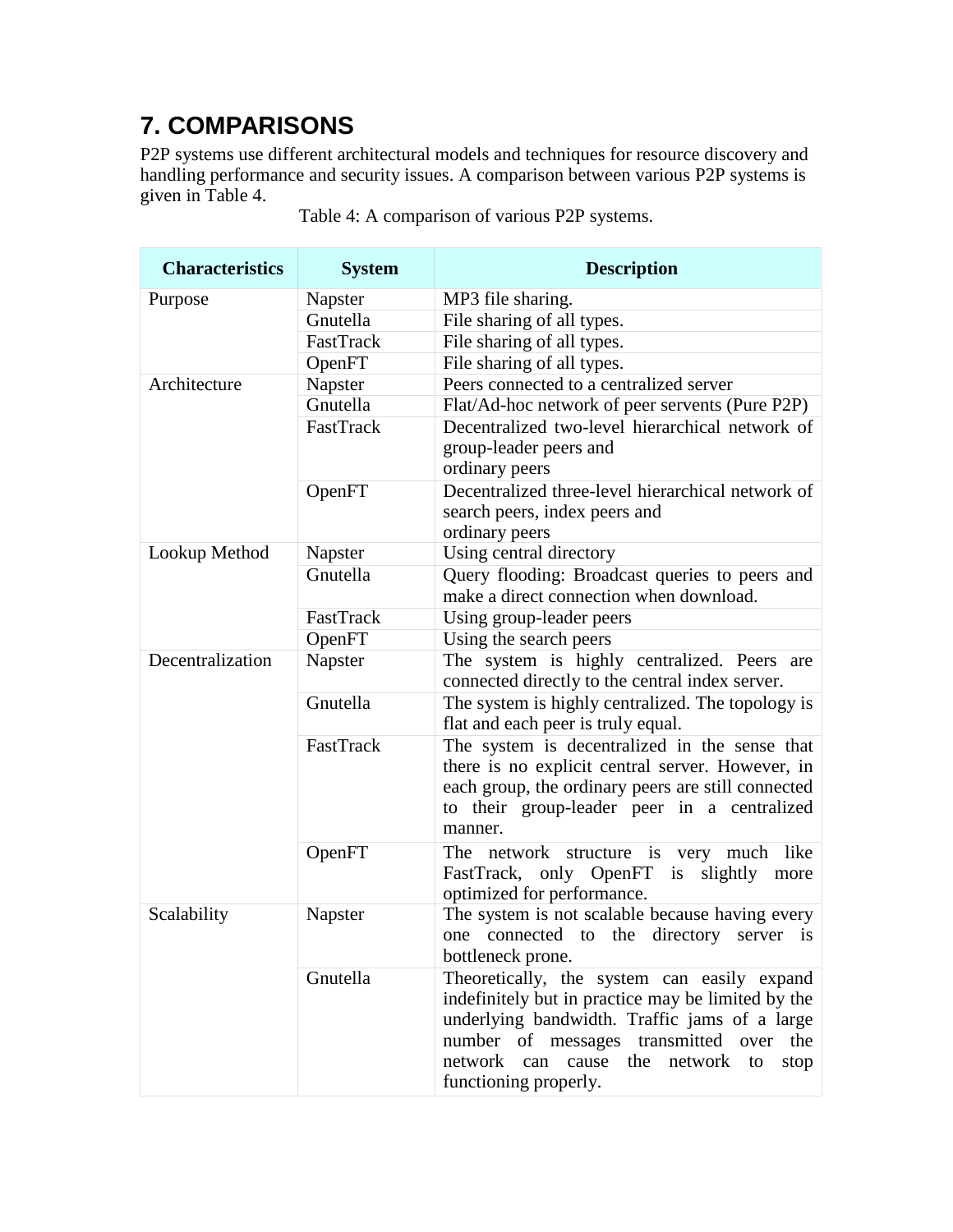|           | FastTrack           | The scalability of the system is medium.<br>Although the architecture is fairly decentralized,<br>it is not entirely serverless. A bottleneck may<br>occur locally within a group.                                                                                                                                                                                                                                                                                                                                                                                                                                                                                                                                                                                                                                                                                                                                                                                                                                            |  |
|-----------|---------------------|-------------------------------------------------------------------------------------------------------------------------------------------------------------------------------------------------------------------------------------------------------------------------------------------------------------------------------------------------------------------------------------------------------------------------------------------------------------------------------------------------------------------------------------------------------------------------------------------------------------------------------------------------------------------------------------------------------------------------------------------------------------------------------------------------------------------------------------------------------------------------------------------------------------------------------------------------------------------------------------------------------------------------------|--|
|           | OpenFT              | The scalability of the system is just like<br>FastTrack. It is easily scalable, but bottlenecks<br>may occur within a group since it is not entirely<br>serverless.                                                                                                                                                                                                                                                                                                                                                                                                                                                                                                                                                                                                                                                                                                                                                                                                                                                           |  |
| Anonymity | Napster             | Hardly any anonymity since all users have to<br>sign up onto the central server before they can<br>connect to the network. Users are almost always<br>anonymous to each other though, since the user<br>directory is never queried directly.                                                                                                                                                                                                                                                                                                                                                                                                                                                                                                                                                                                                                                                                                                                                                                                  |  |
|           | Gnutella            | Anonymity is preserved naturally by the protocol<br>itself since the messages may come from any<br>peers in the local paths. However, the Descriptor<br>ID in the Descriptor header may be used to trace<br>back the messages, intermediate. Nosy nodes can<br>record queries, responses.                                                                                                                                                                                                                                                                                                                                                                                                                                                                                                                                                                                                                                                                                                                                     |  |
|           | FastTrack           | Level of anonymity is slightly better than<br>Napster but less than Gnutella. Users are not<br>fully anonymous in the FastTrack network.                                                                                                                                                                                                                                                                                                                                                                                                                                                                                                                                                                                                                                                                                                                                                                                                                                                                                      |  |
|           | OpenFT              | Level of anonymity is similar to FastTrack.                                                                                                                                                                                                                                                                                                                                                                                                                                                                                                                                                                                                                                                                                                                                                                                                                                                                                                                                                                                   |  |
| Security  | Napster<br>Gnutella | Moderate, since Napster is managed by a<br>centralized server. This allows Napster to exert<br>much more control which makes it much harder<br>for clients to fake IP addresses, port numbers,<br>etc. And since Napster only allows the sharing of<br>MP3 files, this makes security threats that are<br>related to fake content, viruses, etc. are not too<br>prone and more traceable as compared to the<br>other three protocols.<br>Low, since the protocol design primarily focuses<br>on the functionality and efficiency. Prone to<br>several security threats: flooding, malicious or<br>fake content, virus spread, hijacking of queries,<br>denial of service attacks. Security threats mainly<br>focus on services rather than host. In the case of<br>one user staying behind the firewall, download<br>can be achieve by requesters sending a push<br>message to ask the firewalled user to initiate a<br>connection. In the case of two users both staying<br>behind firewall, a connection cannot be created. |  |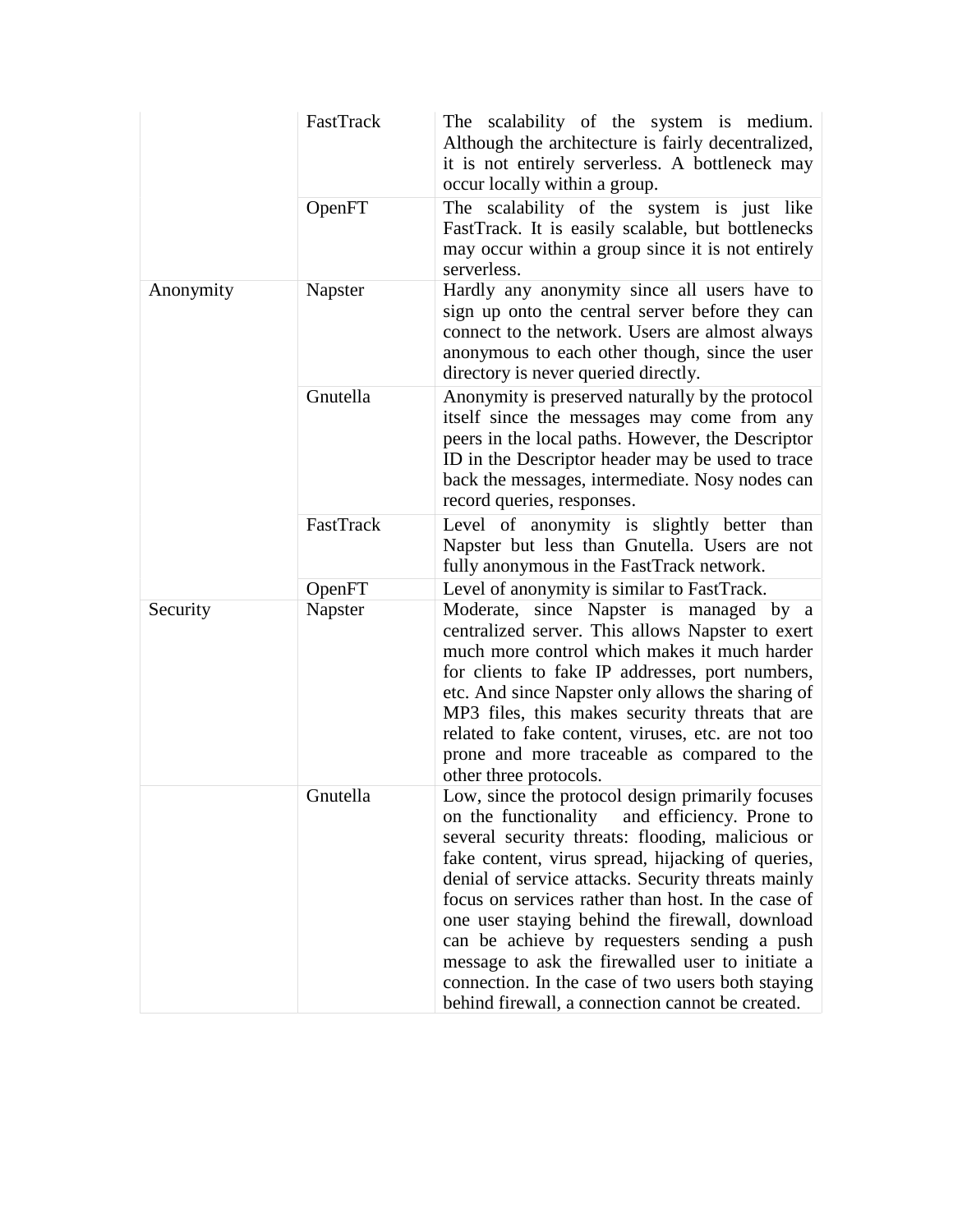|                        | FastTrack | Low, but is still better than Gnutella, since it<br>maintains a hybrid architecture. Security threats<br>such as flooding, malicious or fake content,<br>viruses, etc. can be reduced as all the Super<br>Nodes actually function as centralized servers to<br>nodes that are under their domain. Another threat<br>is the integration of spyware into the popular<br>FastTrack client, Kazaa. These spywares monitor<br>the activities of users in the background. Any<br>information from surfing habits to favourite web<br>sites can be gathered and sent back to the server,<br>who will then use this information for targeted<br>marketing, etc. |
|------------------------|-----------|---------------------------------------------------------------------------------------------------------------------------------------------------------------------------------------------------------------------------------------------------------------------------------------------------------------------------------------------------------------------------------------------------------------------------------------------------------------------------------------------------------------------------------------------------------------------------------------------------------------------------------------------------------|
|                        | OpenFT    | Very similar to threats faced by FastTrack. One<br>of the main differences is that it doesn't have<br>spywares integrated into its clients.                                                                                                                                                                                                                                                                                                                                                                                                                                                                                                             |
| Self-organization      | Napster   | A highly self-organized system is not necessary.<br>Organization of nodes/resources are handled by<br>the central servers.                                                                                                                                                                                                                                                                                                                                                                                                                                                                                                                              |
|                        | Gnutella  | The system is highly self-organized. It adapts<br>gracefully with the dynamic nature of the<br>Internet through the use of ping messages to<br>periodically find the available peers connected to<br>the network. But this comes with a drawback,<br>which is the staggering amount of data transfer<br>involved.                                                                                                                                                                                                                                                                                                                                       |
|                        | FastTrack | The system is very much self-organized as well.<br>It adapts to the dynamic nature of the Internet,<br>just like Gnutella. The slight difference in its<br>protocol allows FastTrack to achieve a highly<br>self-organized system with much less data<br>transfer as compared to Gnutella.                                                                                                                                                                                                                                                                                                                                                              |
|                        | OpenFT    | Self-organization in OpenFT is similar to<br>FastTrack.                                                                                                                                                                                                                                                                                                                                                                                                                                                                                                                                                                                                 |
| Lookup<br>Completeness | Napster   | The lookup method is complete, because search<br>is done by the central server which has the<br>complete index directory.                                                                                                                                                                                                                                                                                                                                                                                                                                                                                                                               |
|                        | Gnutella  | The lookup method is incomplete, because a<br>query may not reach all the servents. I has a<br>much greater coverage compared to Napster, but<br>it takes a much longer time to perform a lookup.                                                                                                                                                                                                                                                                                                                                                                                                                                                       |
|                        | FastTrack | The lookup method in FastTrack is incomplete as<br>well, but it is able to search many times more<br>nodes as compared to Gnutella for the same time<br>span.                                                                                                                                                                                                                                                                                                                                                                                                                                                                                           |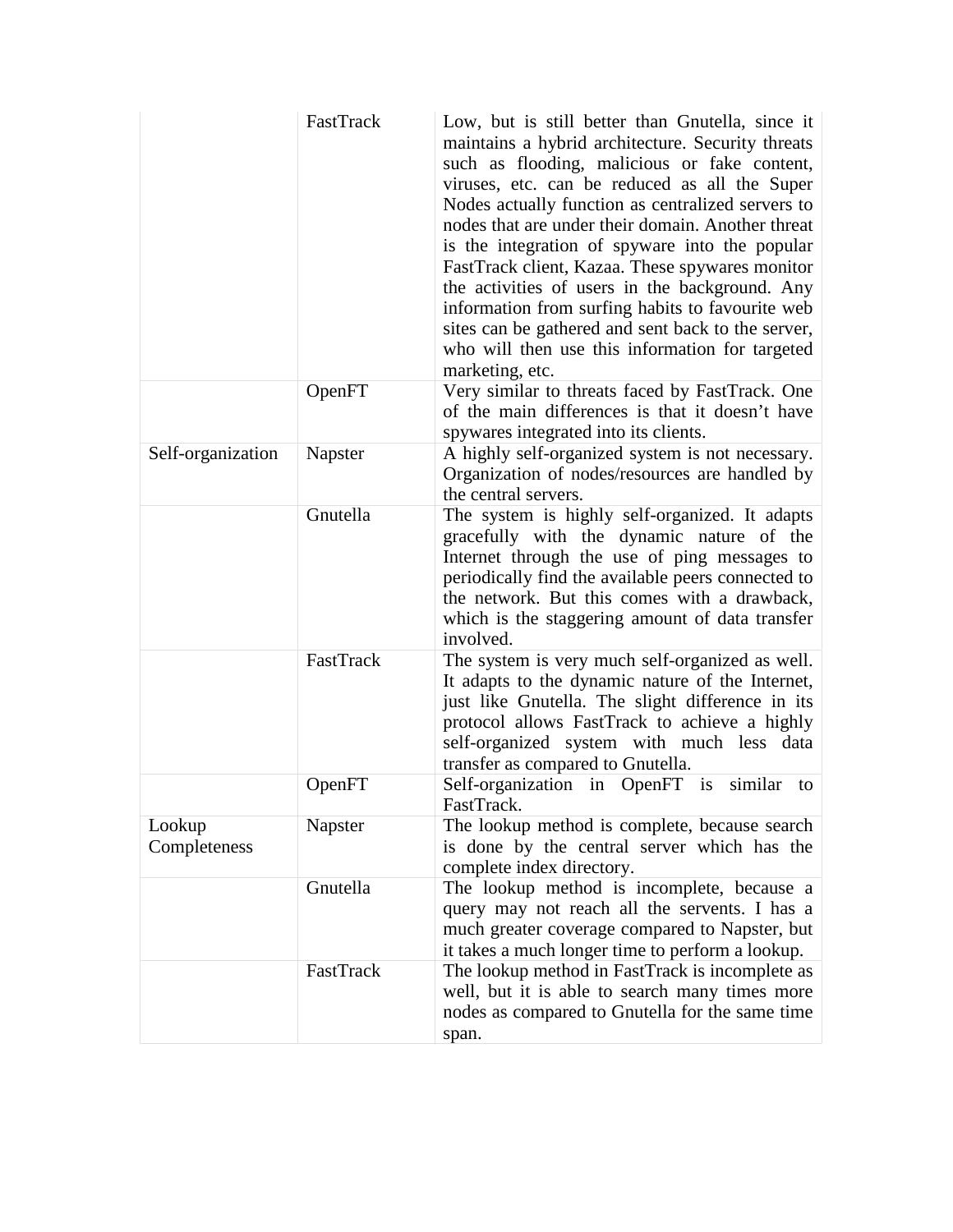|                         | OpenFT    | The lookup method on OpenFT is similar to<br>FastTrack. There maybe some minor adjustments<br>to improve performance, but on the baseline,<br>they are both the same.                                                                                                                    |
|-------------------------|-----------|------------------------------------------------------------------------------------------------------------------------------------------------------------------------------------------------------------------------------------------------------------------------------------------|
| <b>Fault Resilience</b> | Napster   | The malfunction of the central server can cause a<br>system wide malfunction.                                                                                                                                                                                                            |
|                         | Gnutella  | The malfunction of some nodes would not cause<br>the system to stop functioning as long as there<br>are enough nodes connected to the network at a<br>given time. But this will definitely degrade<br>performance.                                                                       |
|                         | FastTrack | The malfunction of an ordinary peer would not<br>hurt the system. The malfunction of a group-<br>leader peer is taken care by re-assigning all<br>ordinary peers connected to other group-leader<br>peers.                                                                               |
|                         | OpenFT    | Fault resilience for OpenFT is similar to<br>FastTrack, where the malfunction of a user node<br>would not hurt the system. If any of the index<br>nodes or search nodes fails, all that needs to be<br>done is just re-assign all user nodes affected to<br>other index or search nodes. |

## **8. Summary**

It should be relatively clear by now that P2P technology is still in its infant stage of its development. There is still great potential for growth and improvements that can be done. From this chapter alone, we can see how P2P has evolved from a more centralized architecture like Napster into a fully distributed architecture like Gnutella; only to evolve again into hybrid architectures like FastTrack and OpenFT. This evolution in technology is spurred mainly by the need to achieve better efficiency and speed in content sharing as well as for the need to survive law suits against these architectures. Much more innovative architectures will surface as the race toward network efficiency and survival continues.

## **9. REFERENCES**

- 1. Peter, B., Tim, W., Bart, D., & Piet, D. (2002), *A Comparison of Peer-to-Peer Architectures*, Broadband Communication Networks Group (IBCN), Department of Information Technology (INTEC), Ghent University, Belgium, 1-2.
- 2. Minar, N. (2001), *Distributed Systems Topologies: Part 1*, Oreilly Network, http://www.openp2p.com/pub/a/p2p/2001/12/14/topologies\_one.html
- 3. Minar, N. (2002), *Distributed Systems Topologies: Part 2*, Oreilly Network, http://www.openp2p.com/pub/a/p2p/2002/01/08/p2p\_topologies\_pt2.html
- 4. Kurose, J. F. & Ross, K. W. (2003), *Computer Networking: A Top-Down Approach Featuring the Internet*, Addison Wesley, Boston, USA.